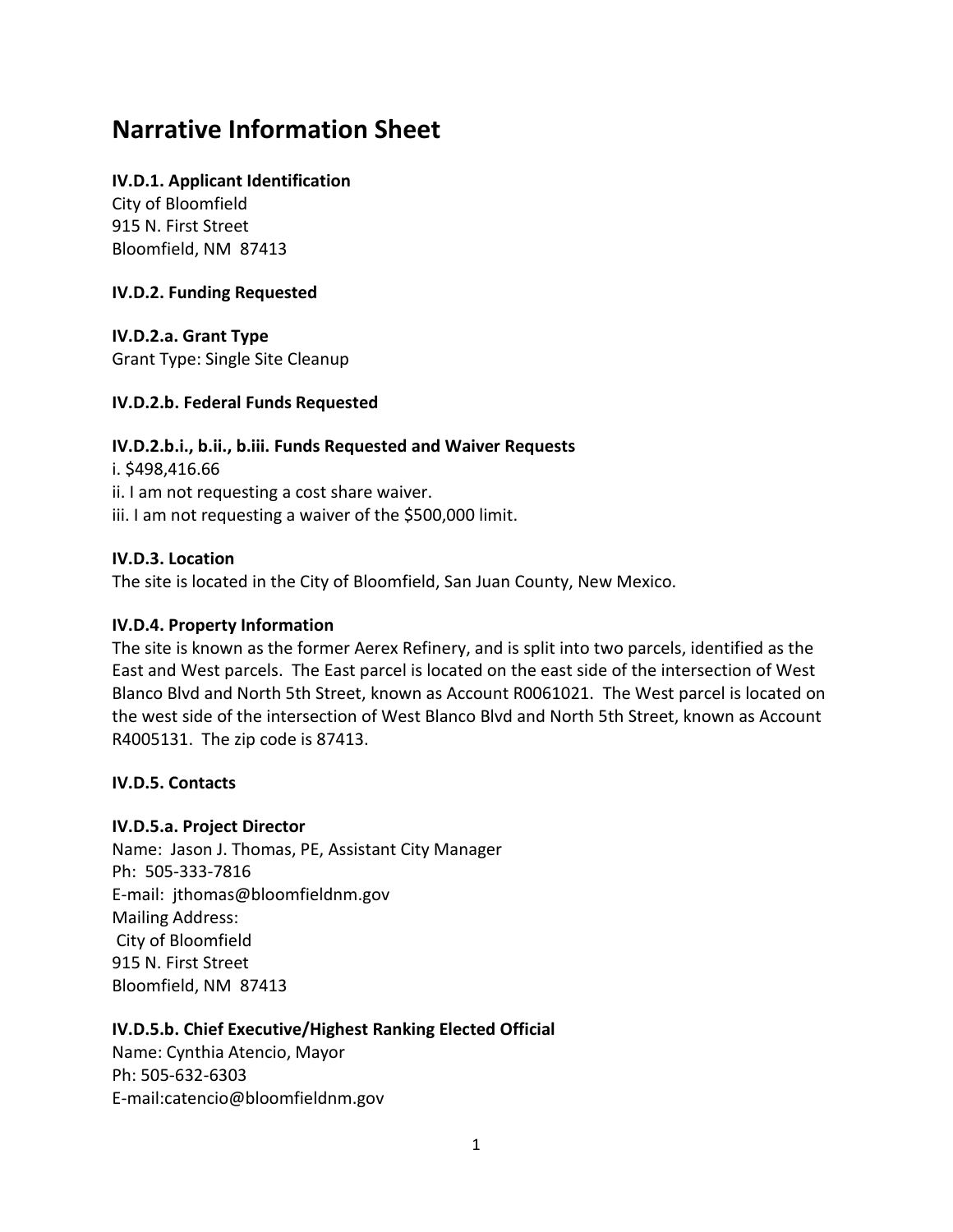Mailing Address: City of Bloomfield 915 N. First Street Bloomfield, NM 87413

#### **IV.D.6. Population**

The U.S. Census estimated Bloomfield's population at **7,421** on April 1, 2020.

#### **IV.D.7. Other Factors**

The City of Bloomfield's population is less than 10,000.

The San Juan Generating Station, a coal-fired power plant, is located in San Juan County. The plant, owned in part by PNM, is planning to close in 2022. Per the website *pnm.com/reducingcoal* :

"PNM customers have benefited from the affordability and dependability of coal generation for many decades, primarily from the San Juan Generating Station near Farmington, New Mexico. PNM operates the plant and is a partial owner of the plant.In 2017, data compiled for our integrated resource plan (IRP) showed that removing coal from our energy mix would provide a long-term cost benefit to customers. PNM has proposed drastically reducing coal power generation by retiring the San Juan Generating Station by the end of 2022 and completely removing coal from our generation mix by exiting the Four Corners Power Plan when our purchasing contracts with that facility end in 2031."

#### **IV.D.8. Letter from the State or Tribal Environmental Authority**

Please find attached a letter dated November 4, 2021 from the New Mexico Environment Department acknowledging our intent to apply for FY22 grant funds and conduct cleanup activities.

#### **IV.D.9 Releasing Copies of Applications**

Not Applicable.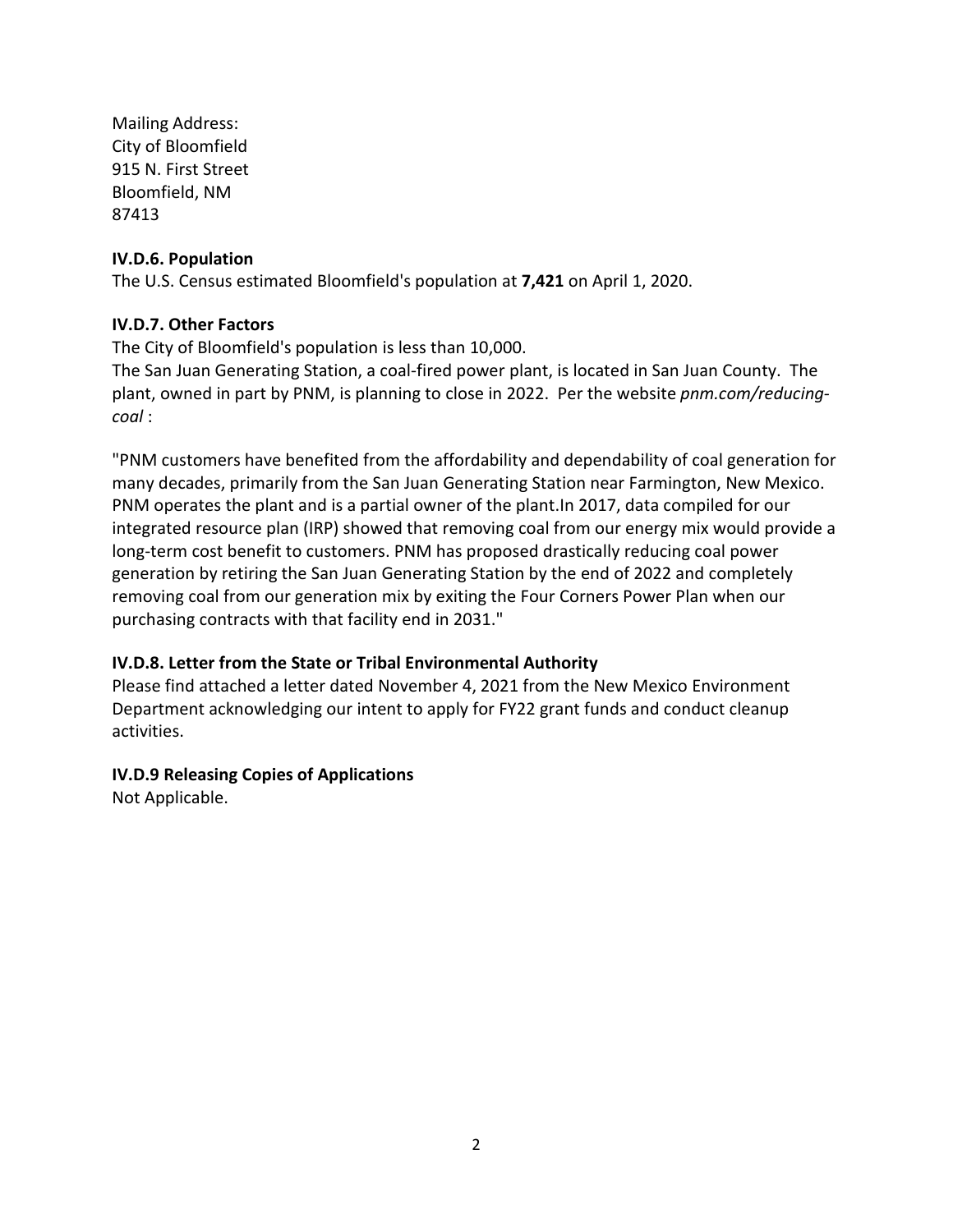# **Narrative/Ranking Criteria for Cleanup Grants**

#### **IV.E.1 Project Area Description and Plans for Revitalization**

#### **IV.E.1.a Target Area and Brownfields**

#### **IV.E.1.a.i Background and Description of Target Area**

The City of Bloomfield is located in the San Juan Basin, a major producer of oil and natural gas. The City is dotted with well sites, criss-crossed with oil and gas transmission lines, and home to active refineries within the city limits. Some of these oil and gas facilities have been abandoned. Bloomfield is known as an oil and gas town with many residents being decendants of oilfield workers who were with El Paso Gas, Enterprise, or many other oilfield service businesses. When the oilfield boomed, Bloomfield did well. When it struggled, Bloomfield struggled. There were also many smaller family-owned oil and gas producers and refiners. As assets changed hands, some facilities were retired or abandoned. The Aerex Refinery was one such facility. The Aerex Refinery started operations in 1932, when the area was an agricultural cross-roads surrounded by cropland and very few residences. The refinery operated until the 1960's and was dismantled in the 1980's (Kleinfelder 2006). Aerial images starting in 1954 show the refinery in operation, and surrounded by irrigated agricultural land. There was no housing adjacent to the facility. The next image from 1964 shows a few houses on subdivided land to the east of the site. In the 1972 image, a few more houses appeared to the east. By the 1978 image, densely developed housing had appeared to the east and west. In the 1981 image, more housing was developed adjacent to the site. By 1986, densly-developed subdivisions nearly surrounded the site. A multi-family low-income development was constructed just north of the site, across West Blanco Blvd. Many of the above-ground storage tanks were still standing. Before 1997 one of the large above ground tanks were dismantled. Up to present-day, some structures are still standing, and are surrounded by densly-populated neighborhoods.

The site has been well-known as a former refinery with environmental contamination. This condition has prevented the site from being developed. The cleanup activities will be performed on this site to enable the land to be re-used by the City for beneficial open space and recreation facilities.

#### **IV.E.1.a.ii Description of the Proposed Brownfield Site(s)**

The site targeted for cleanup are two parcels where the former Aerex Refinery was located. The site has been characterized many times. The investigations have consistently shown that soils and groundwater on the East parcel are impacted with petroleum contamination from onsite refinery operations. Soils and groundwater on the West parcel are also contaminated, but the source was a third adjacent parcel currently owned by Marathon Oil, and the contamination is isolated and will not be disturbed with the proposed use as parks and recreational facilities.

Older site investigations are summarized in the Kleinfelder report (2006). In 1990, the New Mexico Environmental Improvement Department (NMEID) Superfund Bureau conducted a soil vapor survey, sampled the soils, and installed monitoring wells. Soils with hydrocarbon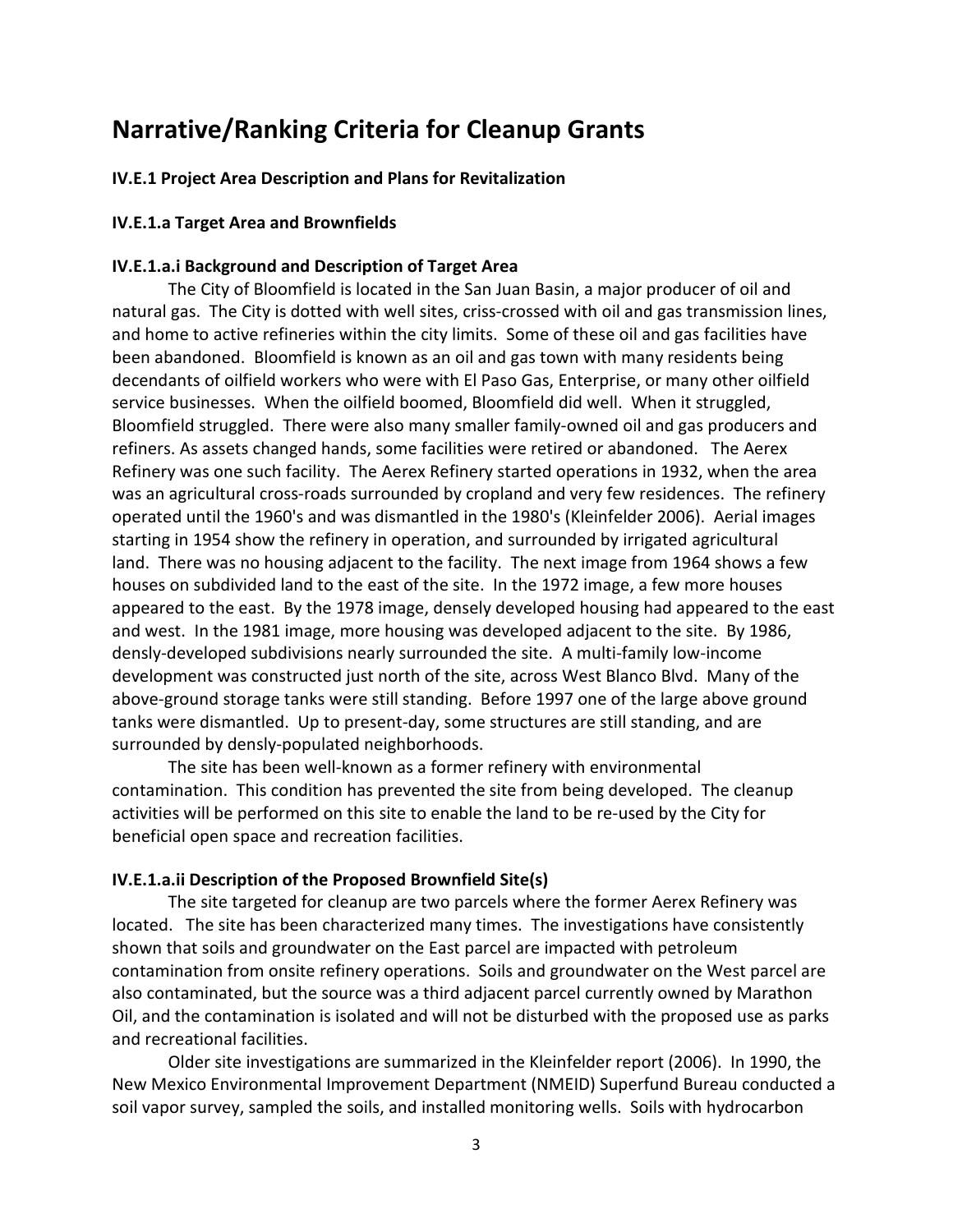staining and odor were observed. A sheen on groundwater was observed. Benzene, toluene, ethylbenzene, and xylene (BTEX) were all detected in the soils. Benzene and naphthalene was detected in the groundwater, which exhibited a sheen. In 1994, Fluor Daniel Arcs Team Inc. conducted a Site Inspection Priortiization at the property to determine if the contamination and associated wastes were excluded from the Comprehensive Environmental Response, Compensation, and Liability Act (CERCLA) definition of hazardous substances under the Petroleum Exclusion Act. The investigation concluded that the wastes were not CERCLAeligible, and no further remedial action was planned under CERCLA. The investigation estimated that 70,000 cubic feet of soils were potentially contaminated with petroleum compounds.

The Kleinfelder Phase 1 Subsurface Assessment performed in 2006 focused on the East Parcel. A total of 69 direct push soil borings were performed. A new monitoring well was also installed in one of the borings, near the location of a missing well from a previous field investigation. Groundwater from previously-installed wells was also sampled. Light Non-Aqueous Phase Liquid (LNAPL) was observed on the groundwater. Results indicated that groundwater was contaminated with Naphthalene (180 µg/L) above the New Mexico Water Quality Control Commission ((NMWQCC) standard of 30 µg/L. Soil sample results indicated Total Petroleum Hydrocarbon - Gasoline Range Organics (TPH-GRO) concentrations as high as 1,400 mg/kg, Diesel Range Organics (DRO) as high as 4,100 mg/kg, and Oil Range Organics (ORO) as high as 900 mg/kg. Total TPH was detected across the East parcel as high as 5,500 mg/kg NMWQCC Standard is 100 mg/kg). The report estimated that 7,600 cubic yards of actionable soil existed on the site.

Newer Environmental Site Assessments (ESAs) funded by the EPA and New Mexico Environment Department (NMED) at the request of the City have been performed on both the East and West Parcels. The City of Bloomfield also participated in the Phase II ESA. A Phase I ESA was performed by Weston Solutions, Inc.in November 2019. To prepare for the acquisition of the property, EA Engineering, Science, and Technology completed another Phase I ESA in October 2021. EA Engineering also completed a Phase II ESA in October 2021. Both parcels were investigated, but more field work was completed on the previously unexplored West Parcel. The investigation included soil sampling stockpiles on both parcels, Ground Penetrating Radar (GPR) Survey on the West Parcel in search of buried tanks or pipelines, Passive Soil Gas (PSG) Survey with 59 samplers on the West Parcel, soil sampling of 9 borings on the East Parcel and 10 Borings on the West Parcel using Direct Push Technology (DPT). Groundwater on the East Parcel was investigated using the existing monitoring wells and by using a Hydropunch tool in the bottom of the 9 borings. Groundwater on the East Parcel was investigated through the existing monitoring wells and by using the Hydropunch tool in the bottom of 7 of the 10 new borings.Active Soils Gas (ASG) Sampling was also performed, three from each parcel, and one QA/QC sample, to assess the vapor intrusion pathway. To investigate anomolies found from the GPR survey on the West Parcel, the City of Bloomfield contracted with an oilfield company to perform hydro-excavation (potholing) near two abandoned wells to determine if abandoned process piping or underground storage tanks were present. The City also participated in this investigation using a mini-excavator to cut approximately 600' of 6'-deep trenches across the West Parcel. The stockpiles did not contain contaminants that exceeded the NMED Soil Screening Levels (SSLs).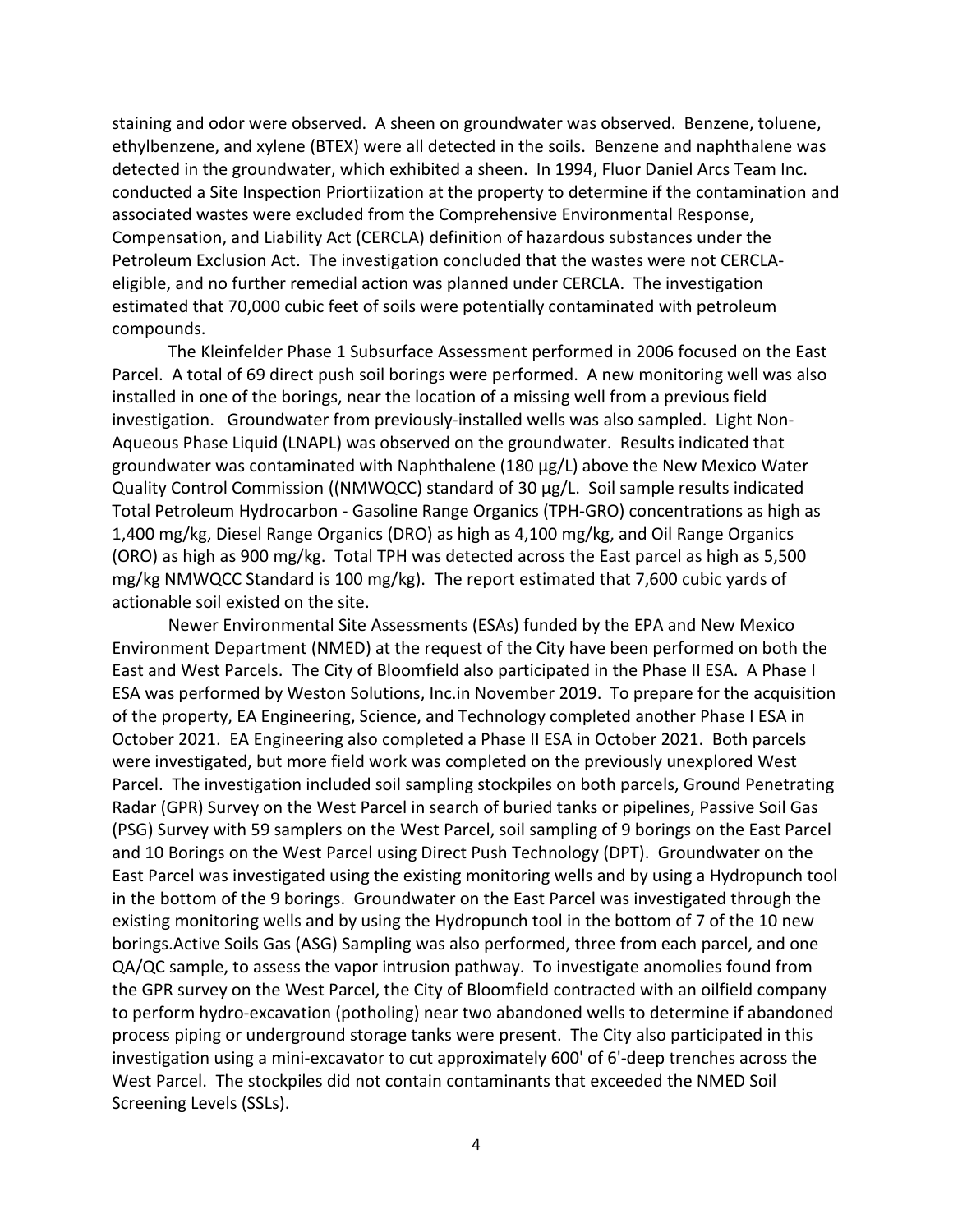The GPR Survey Results indicated several unknown anomalies, which the subcontractor indicated could be underground storage tanks. Additional site investigations were performed by the City of Bloomfield with a contractor and city forces. No process piping or buried storage tanks were found by the City. The trench profiles in approximately 600' of 6' deep trenches showed no signs of contamination, and most profiles appeared to be previously undisturbed sand.

The PSG Survey results detected toluene, ethylbenzene, isopropyllbenzene, trimethylbenzenes, xylenes, and TPH. These results were used to choose the boring locations. Out of the 9 soil borings on the East Parcel, one sample exceeded the Residential and Industrial SSL's for DRO and MRO with concentrations of 11,000 mg/kg and 6,170 mg/kg, respectively. Out of the 10 soil borings on the West Parcel, two samples exceeded SSLs. Sample WSB05-24 exceeded the Residential and Construction Worker SSLs for 1,1,2 trichlorothethane with a concentration of 4.05 mg/kg and the Residential SSL for GRO with a concentration of 141 mg/kg. Sample WSB09-26.0 also exceeded the Residential SSL for GRO with a concentration of 122 mg/kg.

Groundwater on the East Parcel was found to contain the Volatile Organic Compound (VOC) benzene at 12 µg/L in sample ESB01 and cyclohexane was found in ESB05 with a concentration of 357 µg/L. Groundwater in Monitoring Well 1 was also noted as containing a slight LNAPL sheen. Polyaromatic Hydrocarbons (PAH) were also detected in the groundwater in the form of naphthalenes at a concentration of 161.6 µg/L, which exceeded the NMWQCC standard. Metals were also detected in groundwater that exceeded the NMWQCC standards, but they are not the target of the clean-up contaminant as they are thought to be naturallyoccurring. Groundwater on the West Parcel was found to contain no VOCs above the NMWQCC standards. However, some PAH's were detected. Metals were also detected that exceeded the NMWQCC standards, but they are not the target of the clean-up. ASG sample analyses from the East and West Parcels did not exceed the New Mexico Vapor Intrusion Screening Levels (VISLs).

The stockpiles did not contain contaminants that exceeded the NMED Soil Screening Levels (SSLs).

#### Target Contaminants

The contaminants that will be targeted with the clean-up are located on the northern end of the East Parcel, and are centered around ESB01-8.0. This sample exceeded the Residential and Industrial SSL's for DRO and MRO with concentrations of 11,000 mg/kg and 6,170 mg/kg, respectively. Groundwater from this soil boring also yielded Benzene at 12 µg/L and 161.6 µg/L. It is estimated that approximately 4,333 CY of contaminated soil will need to be excavated from this location, with a target depth of 15'. The West Parcel contained contaminated soil, but it was located at 26' below ground, and will not be disturbed by future use of the property. Therefore, no cleanup activities are planned for the West Parcel.

#### **IV.E.1.b Revitalization of the Target Area**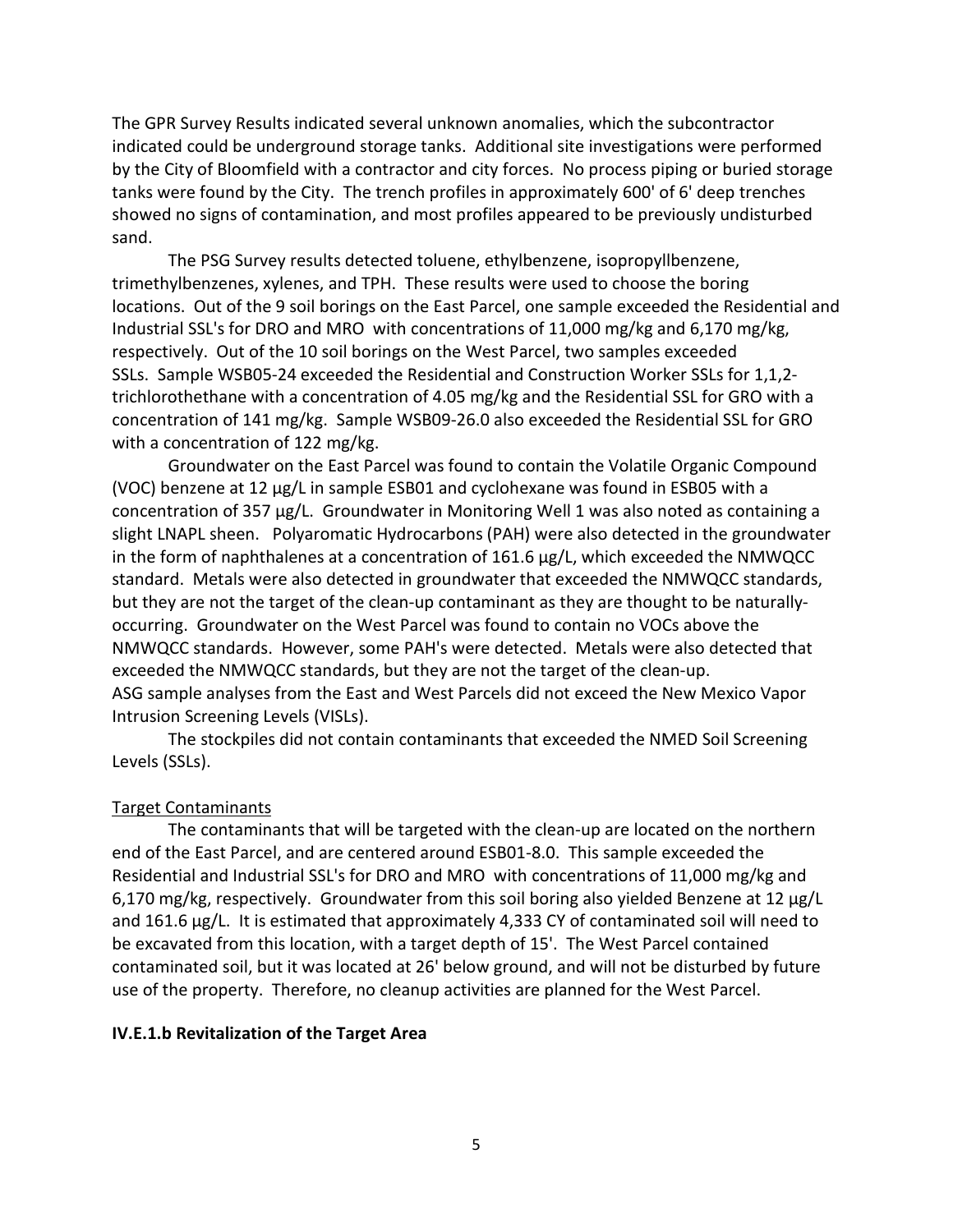#### **IV.E.1.b.i Reuse Strategy and Alignment with Revitalization Plans**

#### Reuse Strategy/Projected Reuse

The reuse strategy for the site in the targeted area is to develop parks/greenspace with recreational facilities. Ideas collected from the community include walking trails, multi-use sports fields, skate/bmx park, food truck court, communiity garden, a playground for differently-abled children, workout park, and other outdoor amenities. Redeveloping the site to provide these improvements would also enhance the visual appearance, which would improve nearby property values. Abandoned foundations, invasive weeds and trees, and stockpiles create a negative visual impact on the neighborhood. Once the clean-up project is completed, the City plans to make improvements such as eradicating invasive plants, blading out stockpiles, and demolishing old foundations with its own forces (outside of the Brownfields Grant). Intermediate uses such as perimeter walking trails can be installed economically to put the site into benefical use while the city plans for importing topsoil and constructing irrigation to set the stage for future greenspace.

#### Alignment with the City's Land Use and Revitalization Plan

The City's Comprehensive Plan lists the goal of the Parks and Recreation Department as "Design and provide ample, diverse, safe, affordable, and accessible parks, open spaces and recreational facilities to meet the current and future needs of Bloomfield's various age and interest groups and to promote a sense of community, pride, family and multi-generational interaction." The City's plan for the site aligns with this goal by providing the parks and open space described above.

This project is also ranked Number 6 in the City's Infrastructure Capital Improvement Plan (ICIP) FY 2023-2027. The project's ranking in this plan makes it elibible for capital outlay funds at the state level, and demonstrates the City's commitment to completing the project. The ICIP is not a "wish list" but a planning tool the City uses to focus its resources on critical infrastructure projects.

#### Public Involvement in the Reuse Plan

Due to growing interest in the redevelopment of this site, the City created a webpage on its website dedicated to information on the re-use of this property: bloomfieldnm.gov/publicworks/brownfields.html.

Mayor Cyntha Atencio issued a challenge to Bloomfield Municipal School students to reenvision the use of the site, develop reuse ideas, and present them to City Council. A small group of students, with support from their teachers, met virtually several times in 2020 during the COVID-19 pandemic to compile and refine their ideas. On January 25, 2021, the students offered a detailed presentation to City Council, which can be viewed on the City's Brownfields webpage. Students recommended the following improvements, complete with proposed layouts: pond with seating areas, skate/bmx park, community garden, drive-in movie theater, beautification opportunities including trees and landscaping.

Scott Nightingale, KSU-TAB expert, and NMED Brownfields Program Staff joined the City to hold a Community Workshop on July 20, 2021. The attendees were divided into groups and challenged to select their top five reuse ideas for the site. Ideas included walking trails, multiuse sports fields, skate/bmx park, food truck court, communiity garden, a playground for differently-abled children, workout park, and other outdoor amenities. A landscape architect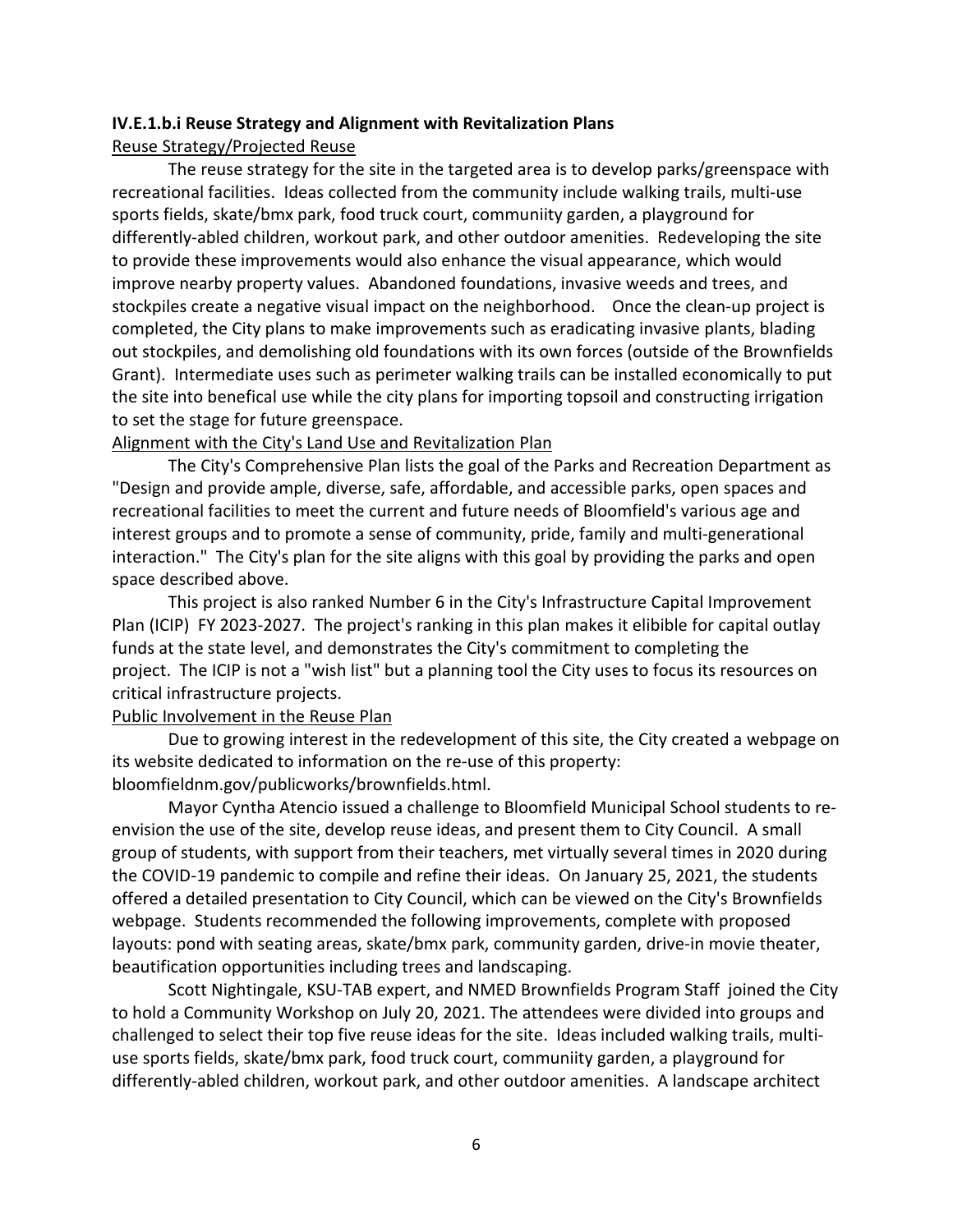contracted by KSU-TAB developed a rendering of these ideas, which also included perspective views. These renderings can be viewed on the city's Brownfields webpage.

By challenging students and holding the Community Workshop, Bloomfield City Council has encouraged the citizens and students to become involved in the redevelopment of this site, and to drive what improvements are made on the property.

#### **IV.E.1.b.ii Outcomes and Benefits of Reuse Strategy**

The cleanup of the site with this grant will directly facilitate the development of parks, recreational facilities, and greenspace by allowing proposed improvements to move forward. The removal of contaminated soil will allow the city to safely construct trails, irrigation, sports fields, playgrounds, picnic shelters, and other amenities. All of these improvements are included in the City's reuse plans.

The site has been out of use since the 60's, was partially dismantled in the 80's, with subdivisions being developed around the site in the mid-80's. The site is now in the center of the City, with the known environmental conditions from the refinery operations preventing its redevelopment.

#### **IV.E.1.c Strategy for Leveraging Resources**

#### **IV.E.1.c.i Resources Needed for Site Reuse**

The City is eligible to apply for many different types of grants from the state and federal agenices. At the state level, the City can apply for Capital Outlay funds from the State Legislature. This project is ranked Number 6 in the City's Infrastructure Capital Improvement Plan FY 2023-2027. The project's ranking in this plan makes it elibible for capital outlay funds. The City has already committed funding to the project by having a boundary survey (\$5,085) and deed descriptions prepared and having subsurface investigations performed as part of the Phase II ESA (\$6,361).

Additionally, the City intends to perform other site improvements with its own forces to prepare the site for reuse as parks, recreation, and greenspace. City forces will be used to eradicate invasive plants (i.e., siberian elm), demolish exposed foundations, and blade out uneven ground. Further, the Parks and Facilities Budget Line Item "Outside Services" will be used to purchase materials for improvements outside of the grant, such as crusher fines for trail building, fencing, and extension of irrigation lines. A report showing the remaining balance of this budget line item is attached.

#### **IV.E.1.c.ii Use of Existing Infrastructure**

Once the cleanup work is completed on the East Parcel, the existing concrete aprons off West Blanco Blvd can be used to create a parking lot with two entrances. Further, an existing irrigation water line that runs along the property's eastern boundary can be tapped to provide irrigation for future landscaping and grass. Sidewalks on the north end of the East and West parcels will be incorporated into the proposed walking trail loops to create connectivity to the streets and the site. Future development of the site will require drop inlets to promote good drainage. The drop inlets will be tied into the existing storm sewer under 5th Street.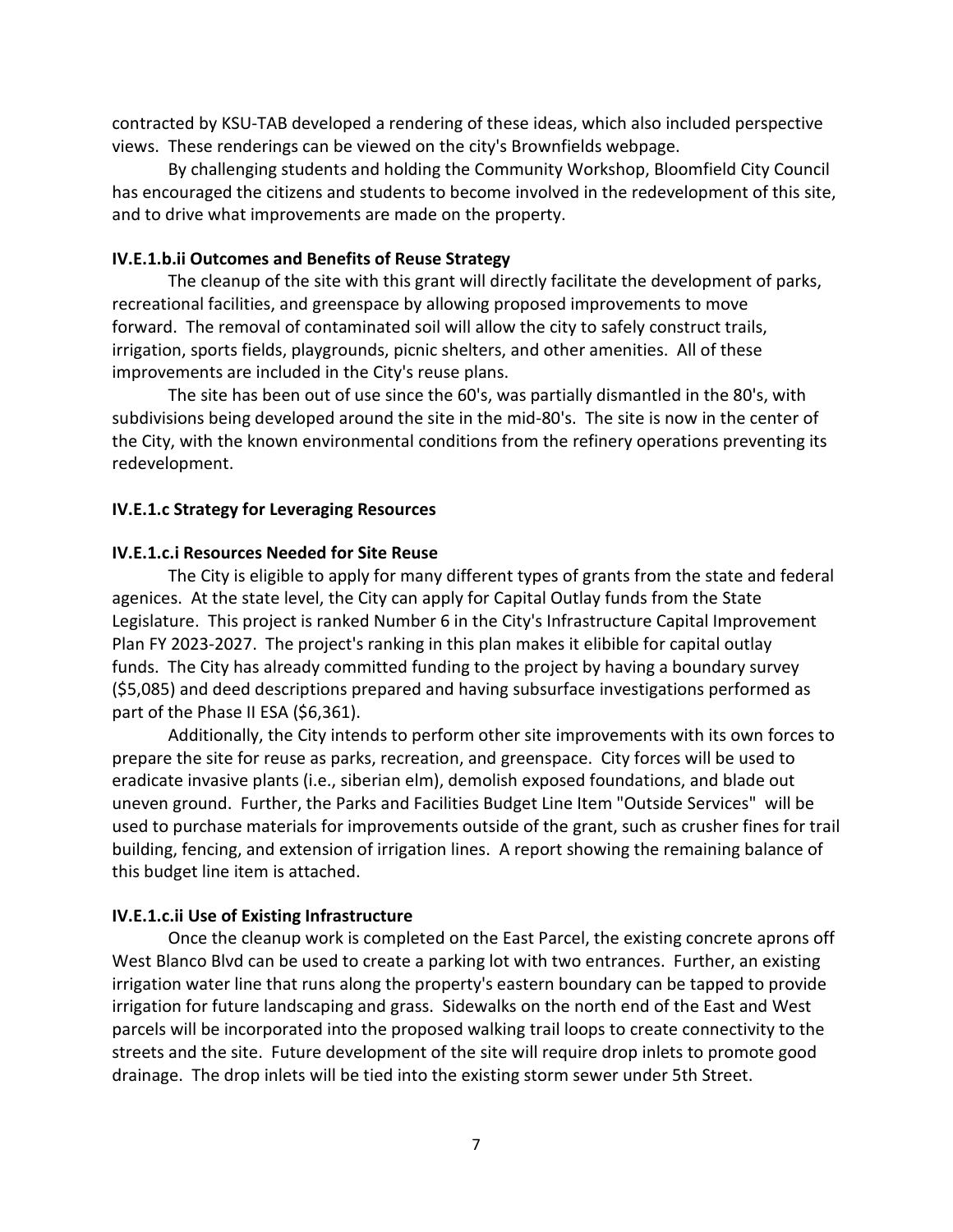#### **IV.E.2 Community Need and Community Engagement**

#### **IV.E.2.a Community Need**

#### **IV.E.2.a.i The Community's Need for Funding**

The U.S. Census estimated Bloomfield's population at **7,421** on April 1, 2020. The City does not have the financial resources to tackle the cleanup on its own due to its limited budget. The grant will help the City meet the needs of its citizens by removing this unproductive, blighted property, and putting it to beneficial use for the community. The reuse also aligns with the City's Comprehensive Plan.

#### **IV.E.2.a.ii Threats to Sensitive Populations**

#### **IV.E.2.a.ii.1 Health or Welfare of Sensitive Populations**

Located directly across W. Blanco Blvd from the site is Pinos Blancos II Apartments, a low-income housing tax credit property listed on resources.hud.gov. The redevelopment of the site will provide free parks and recreation opportunities for the residents within short walking distance. The reuse plan will promote outdoor exercise for these residents who currently cannot use the property.

Bloomfield Nursing and Rehabilitation is located about 300 ft to the northest of the East Parcel. The facility is a skilled nursing facility offering post-hospital, short- and long-erm rehabilitation, and respite care. The planned improvements will provide much-needed outdoor recreation and open space for this group.

#### **IV.E.2.a.ii.2 Greater Than Normal Incidence of Disease and Adverse Health Conditions**

The grant will facilitate the reduction of threats to the surrounding neighborhoods and the City from petroleum contamination. The residents of Bloomfield Nursing and Rehabilitation will benefit from the improvement in outdoor recreation opportunities. Children at Los Pinos Apartments will have more opportunity for outdoor activities.

#### **IV.E.2.a.ii.3 Promoting Environmental Justice**

The persistance of the abandoned Aerex Refinery site, its petroleum contamination, and partially demolished foundations maintain a negative environmental consequence on the neighboring low-income housing development, surrounding neighborhoods, and the City as a whole. The site is inaccessible for any use in its current state, and blocks any redevelopment due to the expense of the cleanup.

#### **IV.E.2.b Community Engagement**

#### **IV.E.2.b.i Project Involvement**

Bloomfield City Council and Bloomfield Residents will have input on reuse plans for the site. Additionally, the Four Corners Fastpitch Association has shown a keen interest in the development of multi-use sports fields, where youth football, soccer, softball, and baseball, could be accomodated in combined facilities. The Bloomfield Youth Athletic Football League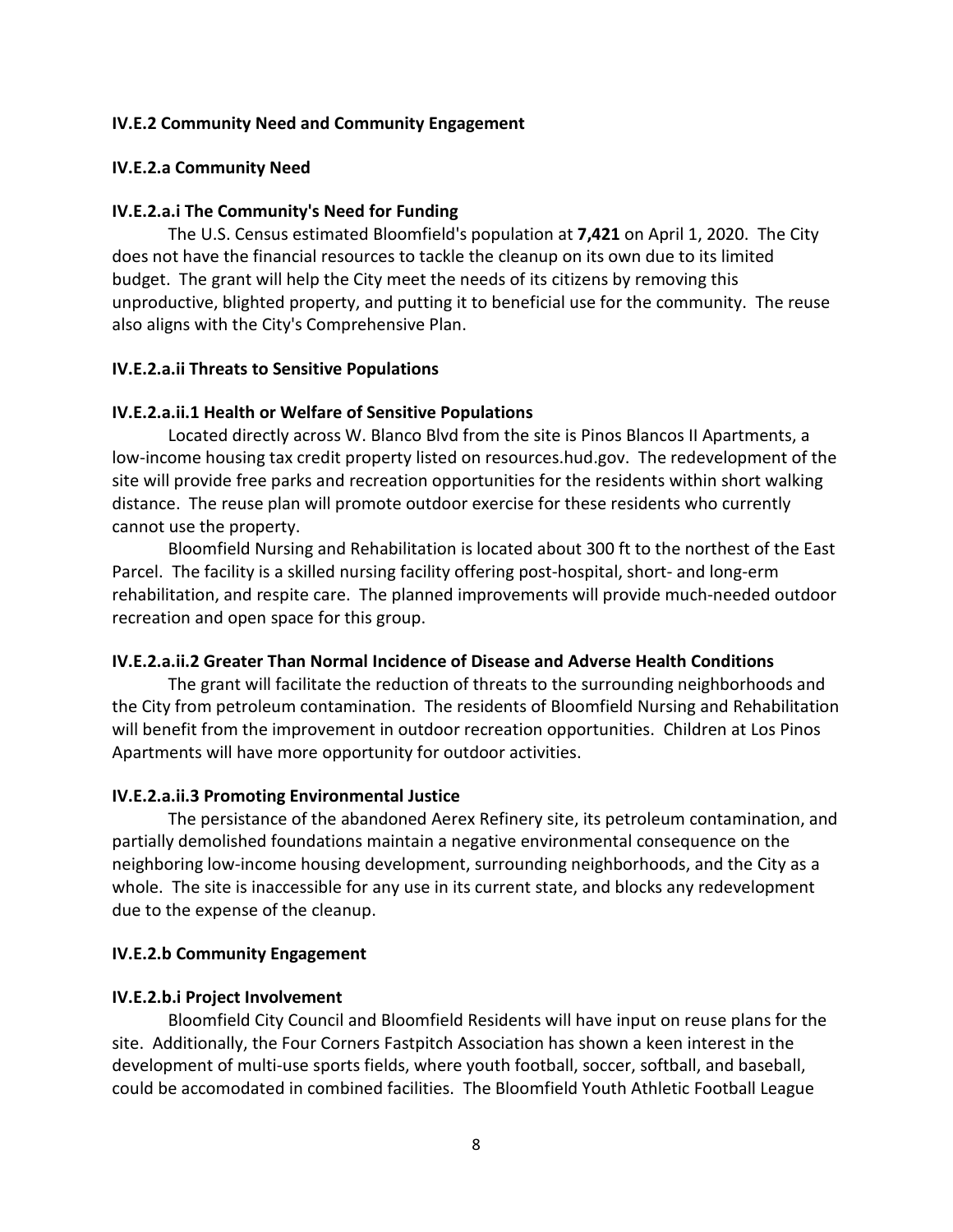has also expressed an interested in developing a field at the site. The Four Corners Soccer League will also be consulted by city staff.

## **IV.E.2.b.ii Project Roles**

| Name of<br>organization/entity/group                                   | Point of contact (name, email &<br>phone)                             | Specific involvement in<br>the project or<br>assistance provided                                                                                                                                                                                                              |  |  |
|------------------------------------------------------------------------|-----------------------------------------------------------------------|-------------------------------------------------------------------------------------------------------------------------------------------------------------------------------------------------------------------------------------------------------------------------------|--|--|
| <b>NMED Voluntary</b><br>Remediation and<br><b>Brownfields Program</b> | Savannah Richards,<br>savannah.richards@state.nm.us,<br>505-670-2221  | Consult and guide the<br>City's Project Manager<br>in the implementation<br>of the cleanup grant,<br>assist in the enrollment<br>of the site into the<br>state's voluntary<br>remediation program,<br>consult the City on<br>what improvements<br>can be made to the<br>site. |  |  |
| City of Bloomfield                                                     | Jason Thomas,<br>jthomas@bloomfieldnm.gov,<br>505-333-7816            | Project Manager,<br>procure consultant and<br>contractor, manage<br>grant, manage cleanup<br>construction contract.                                                                                                                                                           |  |  |
| <b>Bloomfield City Council</b>                                         | Cynthia Atencio, Mayor,<br>catencio@bloomfieldnm.gov,<br>505-632-6303 | Mayor of Council, which<br>will be responsible for<br>approving the cleanup<br>grant agreement and<br>contracts                                                                                                                                                               |  |  |
| <b>Bloomfield Citizens</b>                                             |                                                                       | During open Council<br>meetings, citizens will<br>have the opportunity to<br>make suggestions and<br>comment on future site<br>uses, both interim and<br>permanent.                                                                                                           |  |  |

## List of Organizations/Entities/Groups & Roles1

# **IV.E.2.b.iii Incorporating Community Input**

Once the grant is awarded, Bloomfield City Council will approve the selection of a consultant to prepare the plans and specifications. Council will also approve the award of the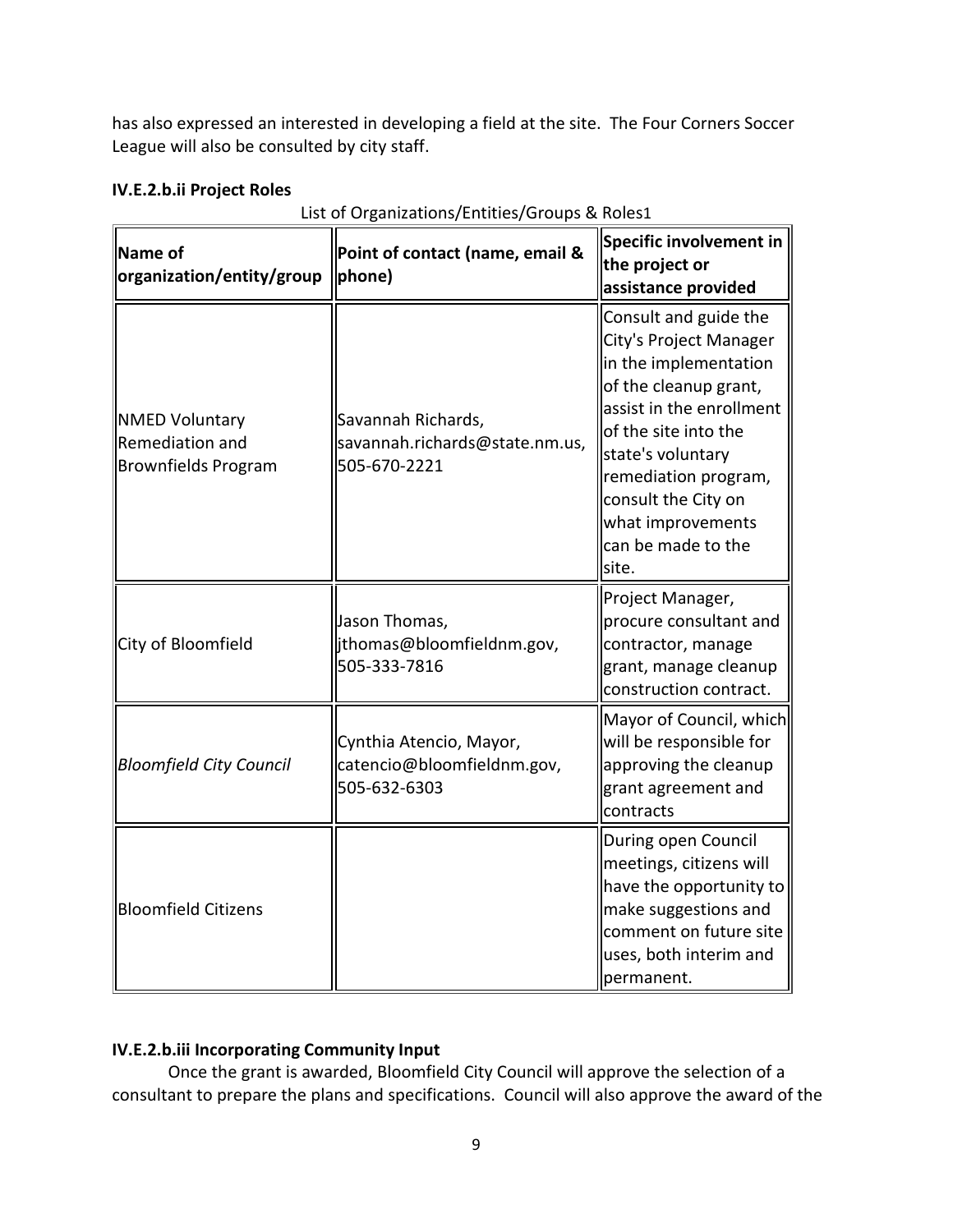cleanup contract. At each of these milestones, the public will have the opportunity to review and make comments on the Council Agenda items. Further cleanup progress will be reported to Council at regularly-scheduled Council meetings, which are always advertised and open to the public.

In the event of COVID-19 restrictions, meetings will be held via ZOOM, and the public will have the opportunity to review the Council Agenda items and make comments during the virtual meetings.

## **IV.E.3 Task Descriptions, Cost Estimates, and Measuring Progress**

## **IV.E.3.a Proposed Cleanup Plan**

Only soil samples collected from a single boring (ESB01) on the East Parcel exceeded the NMED Residental and Insustrial SSLs for DRO and MRO with concentrations of 11,000 mg/kg and 6,170 mg/kg, respectively. Only groundwater from this boring exceeded the NMWQCC standards with respect to VOCs (benzene at a 12 µg/L). Also, groundwater exceeding PAH NMWQCC standards was found only in this boring. Therefore, the cleanup plan involves the excavation of approximately 4,500 CY of petroleum-contaminated soil surrounding this boring, and extending 15' below grade. This depth extends below the groundwater table about 5' to remove the "smear zone". This approach represents Alternative #3 in the ABCA.

Cleanup methods will be to excavate the contaminated soil, and haul to a nearby permitted disposal facility (i.e. permitted landfarm). Clean fill will be imported to the site and backfilled into the excavation in controlled lifts.

# **IV.E.3.b Description of Tasks/Activities and Outputs**

## **IV.E.3.b.i Project Implementation**

Task 1: Engineering Services to develop plans, specifications, and bid documents for the Cleanup Plan

i. Project Implementation

- Procure Engineering Services through RFP
- Develop plans and specifications of Cleanup Plan
- Gain input from NMED Voluntary Remediation Program
- Prepare Bid Documents

ii. Anticipated Project Schedule: Start RFP process upon grant agreement execution: October 2022. Final Draft of Bid Documents: December 2022.

iii. Task/Activity Lead: Jason Thomas, PE, Project Manager

iv. Outputs: Bid Documents for Cleanup Project

Task 2: Professional Services During Construction - Construction Observation, Materials Testing, Soil Screening and Sampling, Final Cleanup Reporting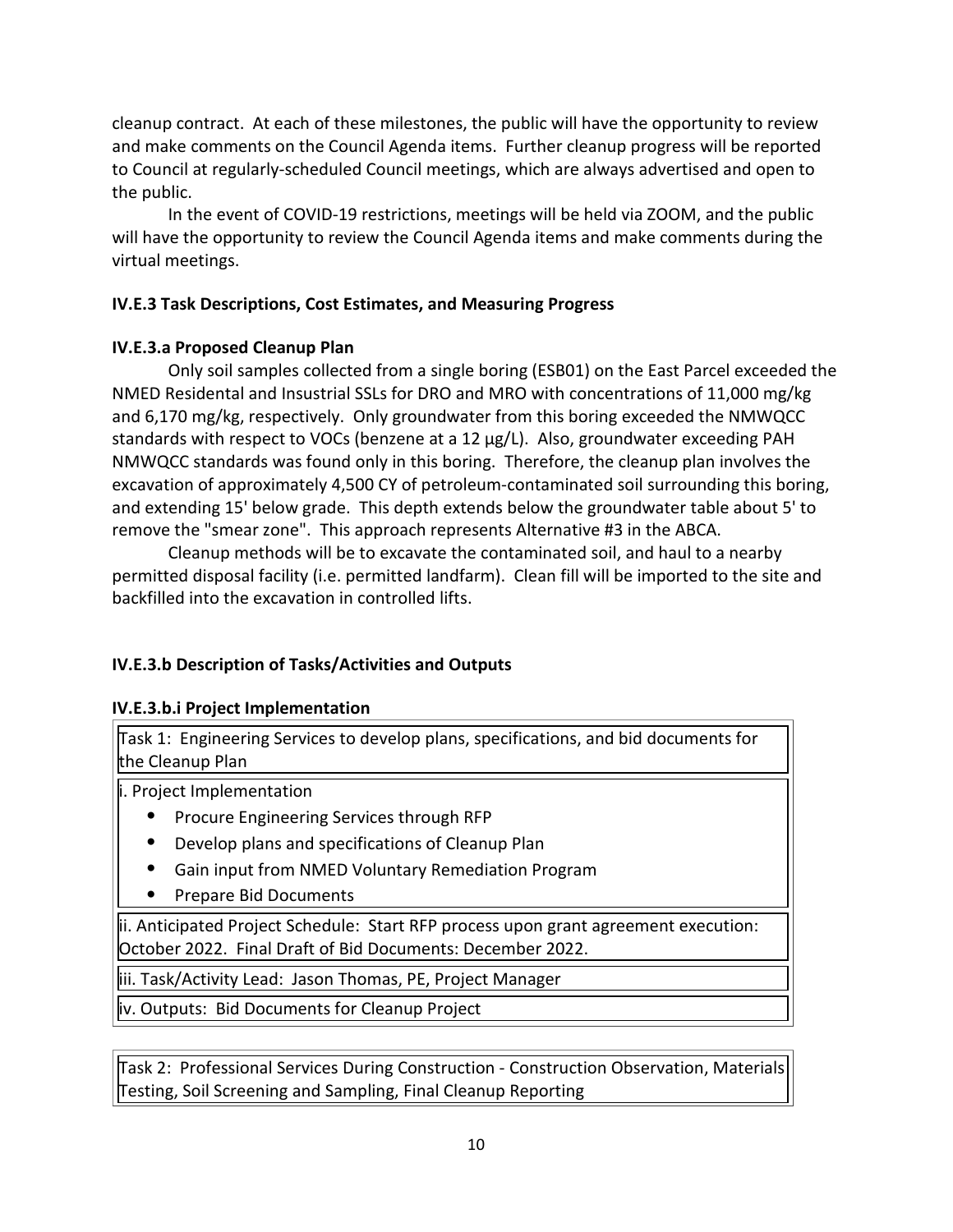Project Implementation

- Procure Professional Services through RFP.
- Document Daily Cleanup Activities, Monitor Excavation through visual and PID screening, collect soil characterization sampling, collect final TPH sampling, prepare Final Cleanup Report.

ii. Anticipated Project Schedule: Start RFP Process: December 2022. Award Contract February 2023. Perform Services During Construction: March through May 2023. Final Report in July 2023.

iii. Task/Activity Lead: Jason Thomas, PE, Project Manager

iv. Outputs: Daily Field Reports, Characterization and Final Sampling Results, Final Cleanup Report.

Task 3: Cleanup Activities: Remedial Excavation, Disposal, and Restoration

i. Project Implementation

- Procure Cleanup Contractor by Request for Bid
- Perform Cleanup Activities per the Plans and Specifications
- Restore the Site.

ii. Anticipated Project Schedule: Start in March 2023. Complete by May 2023.

iii. Task/Activity Lead: Jason Thomas, PE, Project Manager

iv. Outputs: Remediated Site.

## **IV.E.3.b.ii Anticipated Project Schedule**

Task 1: October 2022 - December 2022. 3 months Task 2: December 2022 - July 2023: 8 months

Task 3: March 2023 - May 2023: 3 months

# **IV.E.3.b.iii Task/Activity Lead**

Task 1: The Lead overseeing this work is the City's Project Manager, Jason Thomas, PE (applicant)

Task 2: The Lead overseeing this work is the City's Project Manager, Jason Thomas, PE

Task 3: The Lead overseeing this work is the City's Project Manager, Jason Thomas, PE.

# **IV.E.3.b.iv Outputs**

Task 1: Bid Documents for Cleanup Project

Task 2: Daily Field Reports, Characterization and Final Sampling Results, Final Cleanup Report. Task 3: Remediated Site.

## **IV.E.3.c Cost Estimates**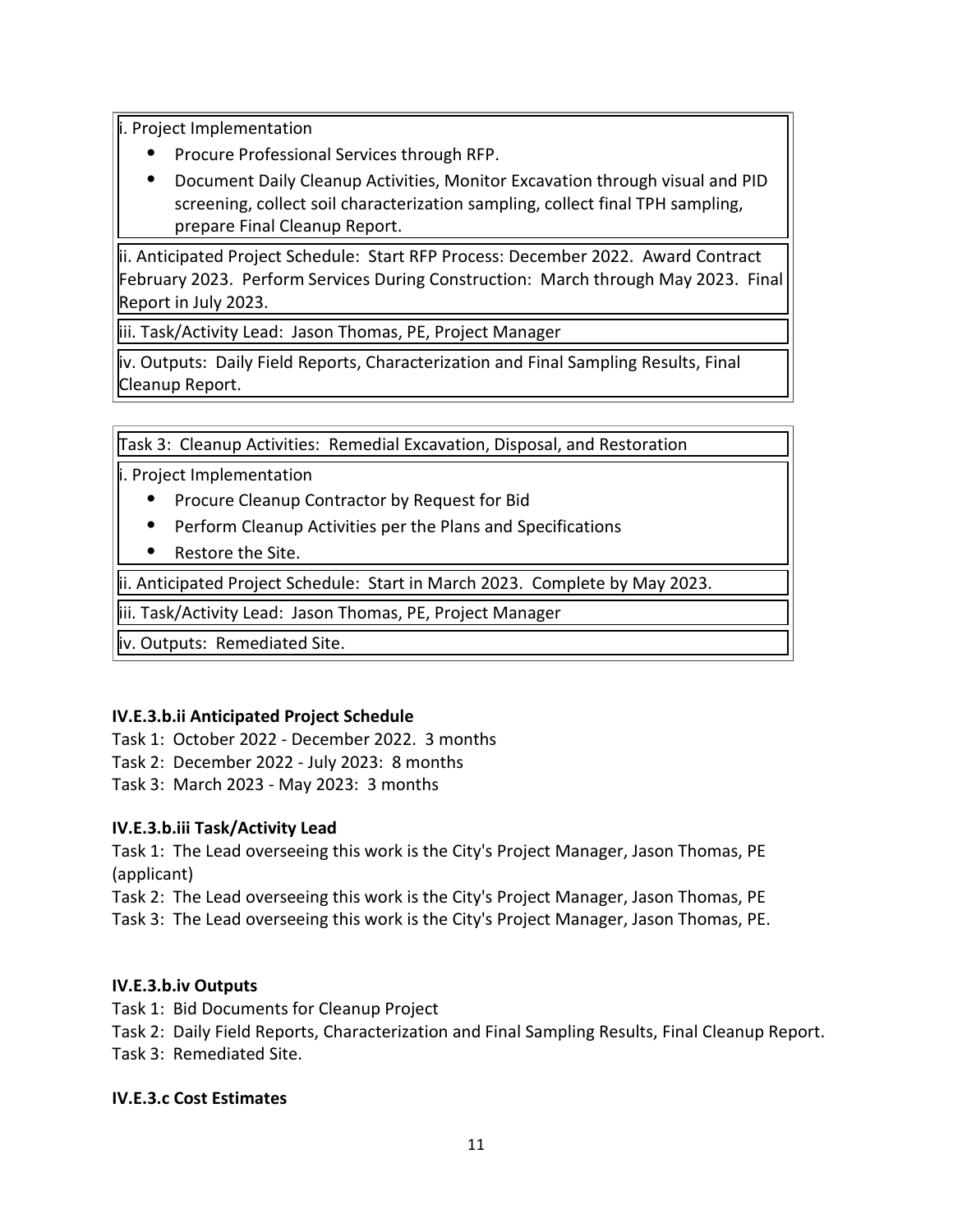| <b>Budget Categories</b>                                                                         |                                           | Project Tasks (\$) |         |                                |                  |                |  |
|--------------------------------------------------------------------------------------------------|-------------------------------------------|--------------------|---------|--------------------------------|------------------|----------------|--|
|                                                                                                  |                                           | Task 1             | Task 2  | Task 3                         | <b>Task</b><br>4 | Total          |  |
|                                                                                                  |                                           |                    |         |                                |                  |                |  |
| <b>Direct</b><br>Costs                                                                           | Personnel                                 |                    |         |                                |                  | O              |  |
|                                                                                                  | <b>Fringe Benefits</b>                    |                    |         |                                |                  | 0              |  |
|                                                                                                  | Travel <sup>1</sup>                       |                    |         |                                |                  | 0              |  |
|                                                                                                  | Equipment <sup>2</sup>                    |                    |         |                                |                  | 0              |  |
|                                                                                                  | <b>Supplies</b>                           |                    |         |                                |                  | 0              |  |
|                                                                                                  | Contractual                               | 40000              | 40000   | 518100                         |                  | 598100.0<br>0  |  |
|                                                                                                  | Other (include subwards, specify<br>type) |                    |         |                                |                  | 0.00           |  |
| Total Direct Costs <sup>3</sup>                                                                  |                                           | 40000              | 40000   | 518100                         | Iо               | 598100.0<br>0  |  |
| Indirect Costs <sup>3</sup>                                                                      |                                           | 0                  | Ю       | 10                             |                  | 0.00           |  |
| <b>Total Federal Funding (Not to exceed</b><br>\$500,000 or \$650,000 if requesting a<br>waiver) |                                           |                    |         | 33333.33 333333.33 431750.00 0 |                  | 498416.6<br>6  |  |
| Cost Share(20% of requested federal<br>$funds)$ <sup>4</sup>                                     |                                           | 6666.67            | 6666.67 | 86350.00                       |                  | 99683.34       |  |
| <b>Total Budget (Total Direct Costs + Indirect</b><br><b>Costs + Cost Share)</b>                 |                                           | 40000              | 40000   | 518100                         | lЮ               | 598100.0<br>l0 |  |

<sup>1</sup>Travel to brownfields-related training conferences is an acceptable use of these grant funds.  $2$ EPA defines equipment as items that cost \$5,000 or more with a useful life of more than one year. Items costing less than \$5,000 are considered supplies. Generally, equipment is not required for Brownfield grants.

 $3$ Administrative costs (direct and/or indirect) for the Cleanup Grant applicant itself cannot exceed 5% of the total EPA-requested funds.

<sup>4</sup>Applicants must include the cost share in the budget even if applying for a cost share waiver (see Section III.B.13 for a list of applicants that may request a cost share waiver). If the applicant is successful and the cost share waiver is approved, it will be removed in pre-award negotiation.

## **IV.E.3.d Measuring Environmental Results**

**Task 1**: Ensure that Engineer's plans and specifications clearly show the intended cleanup limits on the plans, that disposal requirements are clearly identified, and that specifications address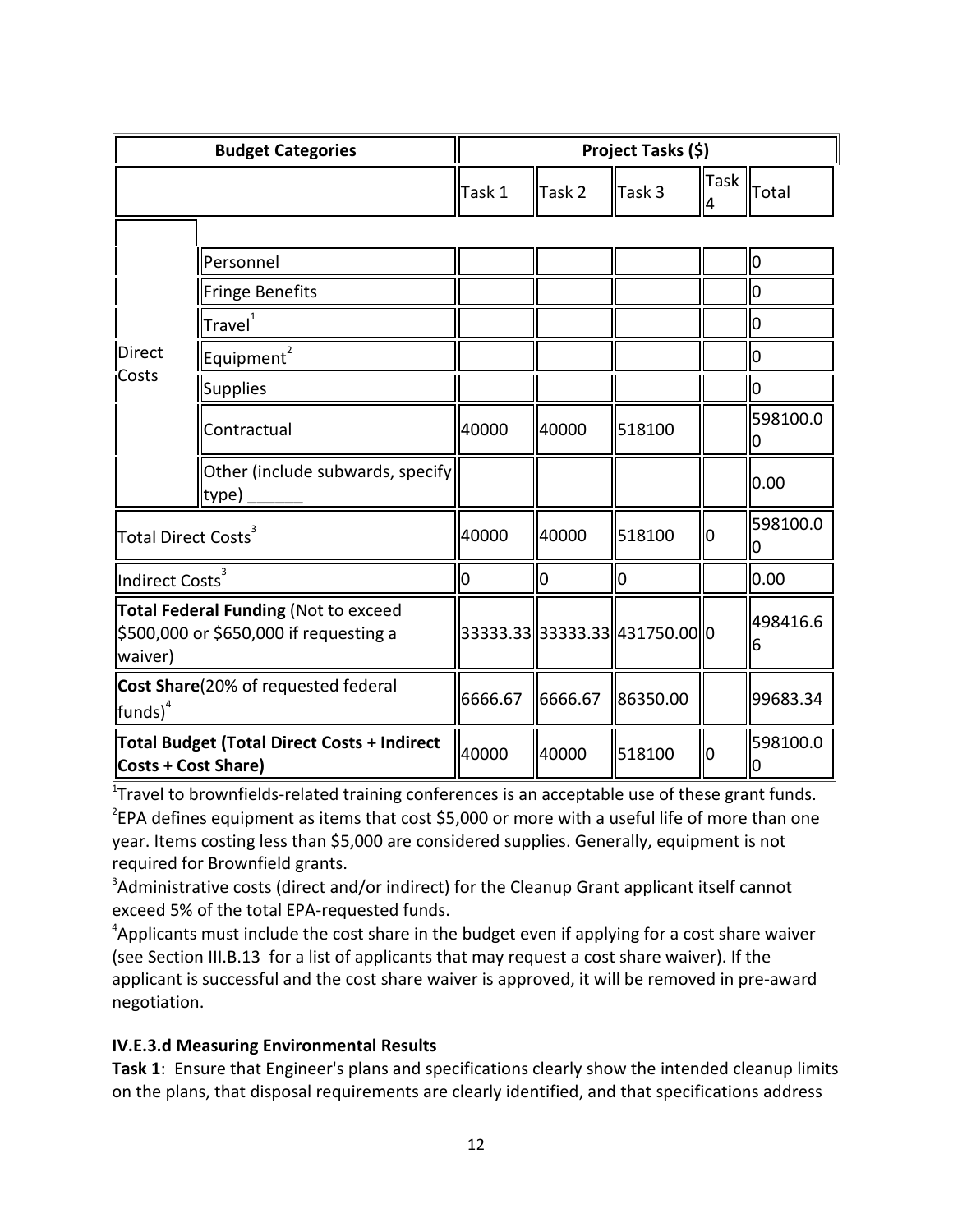proper compaction of clean imported fill. Monitor progress with weekly check-in meetings to ensure work is on schedule to finish within 3 months.

**Task 2**: Ensure that Professional Consultant is knowledgeable of cleanup plan, performing detailed daily reports, performing PID screening and characterization sampling properly, and draft the Final Cleanup Reort in July 2023.

**Task3**: Ensure Contractor is following the plans and specifications, contaminated soil is being excavated safely and efficiently, soil is being property manifested to the disposal facility, work is being adequately staffed, work is staying on schedule to be completed within 3 months. Outcomes: Site will be cleaned up to facilitate the development of parks, recreational facilities, and open space.

# **IV.E.4 Programmatic Capability and Past Performance**

# **IV.E.4.a Programmatic Capability**

# **IV.E.4.a.i Organizational Structure**

The City's Project Manager (Jason Thomas, PE, Assistant City Manager) will implement the grant agreement and ensure all Tasks are carried out in a timely fashion. The Public Works Administrative Assistant, Catherine Galvan will provide filing and clerical support. Catherine will also update ACRES. Expenditure of funds will be overseen by Kimberly Simpson, Finance Director.

# **IV.E.4.a.ii Description of Key Staff**

Project Manager: Jason Thomas, PE, Assistant City Manager (City Engineer and Public Works Director).

Roles: The Project Manager will be responsible for implementing the grant and executing the Tasks.

Experience: As a consultant Jason Thomas completed the closure of many LUST sites for AT&T all across the Mid-East for three years. These project involved excavation, closure sampling, long-term monitoring, and construction of institutional controls. He has had extensive experience in private and public site development, often dealing with contamination encountered during construction. He is also implementing a \$13M wastewater plant upgrade using EPA CWSRF funding and New Mexico Capital Outlay and Water Trust Board Funding. As the City Engineer and Public Works Director, he often has to implement clean-up plans when contaminated soil is found. He has extensive experience in managing consultants and contractors. He has been involved in Public Works for 17 years.

Administrative Support: Catherine Galvan, Administrative Assistant. Catherine has had a wide variety of experience in city government operations and record keeping, including Utility Billings and supporting Public Works in filing other clerical duties.

Financial Oversight: Kimberly Simpson, Finance Director. Kimberly is a New Mexico certified Chief Procurement Officer. She is knowledgeable in the oversight, reporting, and accounting of federal grants.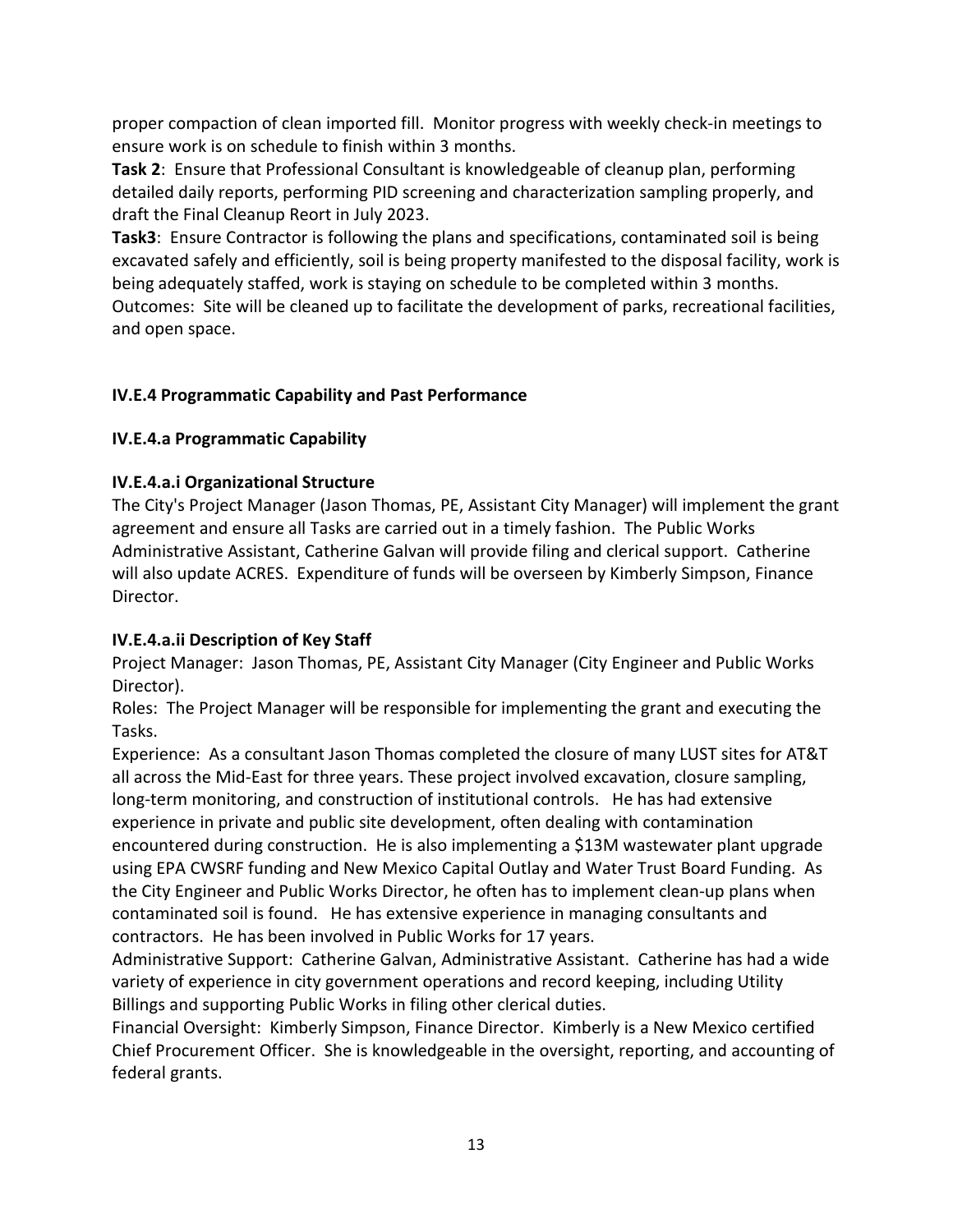#### **IV.E.4.a.iii Acquiring Additional Resources**

The City's Project Manager has extensive experience in preparing RFPs and managing engineers and consultants for providing a vast array of design and construction-phase services. Jason has procured design services using EPA CWSRF funding, and has worked with the NMED Brownfields Program Staff in developing and refining the scope of services for environmental professionals who have performed Phase I and II ESA's on this site.

The NMED Brownfields Staff will be consulted extensively to ensure the proper execution of this project.

#### **IV.E.4.b Past Performance and Accomplishments**

#### **IV.E.4.b.i Currently Has or Previously Received an EPA Brownfields Grant**

**IV.E.4.b.i.1 Accomplishments** NA

**IV.E.4.b.i.2 Compliance with Grant Requirements** NA

## **IV.E.4.b.ii Has Not Received an EPA Brownfields Grant but has Received Other Federal or Non-Federal Assistance Agreements**

#### **IV.E.4.b.ii.1 Purpose and Accomplishments**

EPA Clean Water State Revolving Fund (CWSRF) Award 091: Engineering Services for completion of the final design of the Bloomfield Water Reclamation Facility Upgrade. \$10,000 Loan and \$90,000 Grant. The funding was used to successfully complete the final design documents for this project.

EPA CWSRF Award 103: Construction and Engineering Services for the completion of the Bloomfield Water Reclamation Facility Upgrade Project. \$9.1M Loan and \$4.3M Grant. The funding is being used to complete the major upgrades on this facility to construct a Sequencing Batch Reactor Plant.

The outcome of the above EPA grant/loans will be the successful completion of an upgrade water reclamation facility that produces a cleaner effluent discharge to the San Juan River, and includes reclaimed water recycling.

New Mexico Capital Outlay Grant 18-C2272-STB: Engineering and Construction of a 500,000 gallon tank rehabilitation. Total grant amount was \$500,000. The funding was used to successfully design and rehabilitate a highly corroded steel tank.

The outcome of the tank rehabilitation was a more resilient potable water storage system that also improves the quality of the stored water.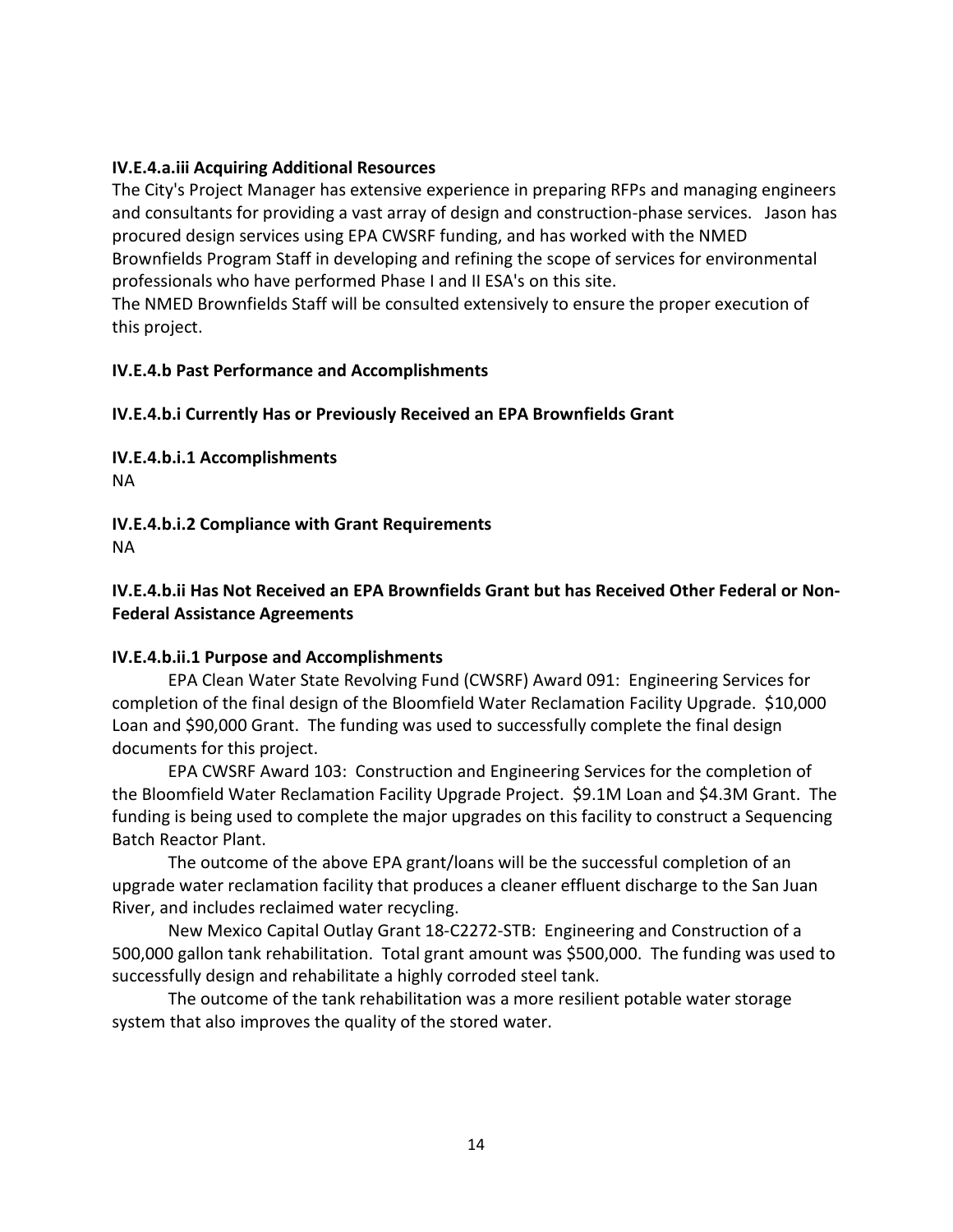#### **IV.E.4.b.ii.2 Compliance with Grant Requirements**

Compliance of the EPA CWSRF Grant/Loans has been sucessfully achieved by ensuring that both engineering and construction services are performed within the guidelines of the agreement, staying in close communication with the grantor agency (NMED-Construction Programs Bureau), ensuring that the consultant provide detailed and timely monthly reports to the agency, and prepare accurate and timely reimbursement requests.

## **IV.E.4.b.iii Never Received Any Type of Federal or Non-Federal Assistance Agreements (8 pts.)** NA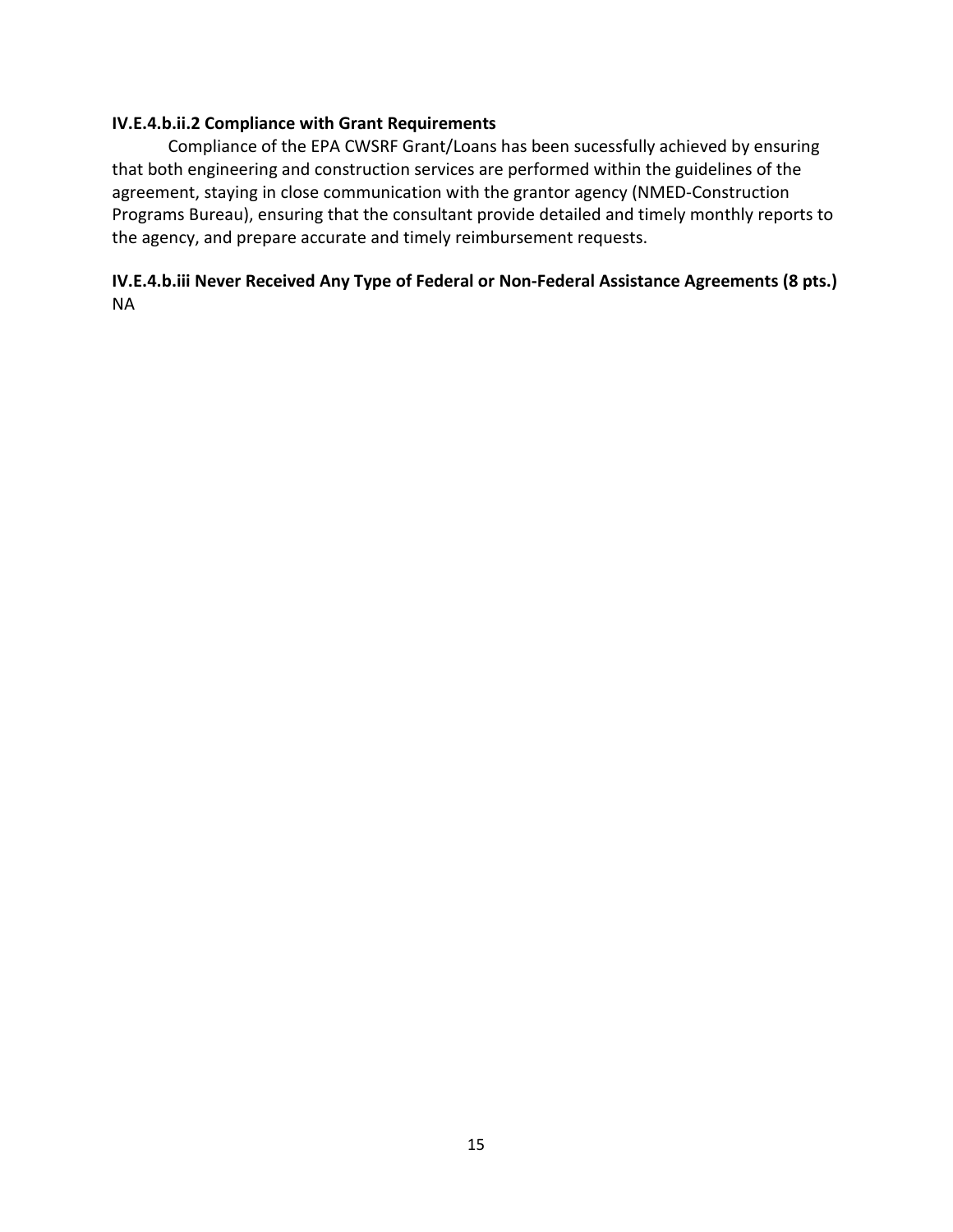# **Threshold Criteria for Cleanup Grants**

#### **III.B.1 Applicant Eligibility**

The City of Bloomfield is eligible for EPA Brownfields funding.

#### **III.B.2 Previously Awarded Cleanup Grants**

I affirm that the proposed site has not received funding from a previously awarded EPA Brownfields Cleanup Grant.

#### **III.B.3 Expenditure of Existing Multipurpose Grant Funds**

I affirm that my organization does not have an active EPA Brownfields Multipurpose Grant.

#### **III.B.4 Site Ownership**

The City of Bloomfield is the sole owner of the site (both East and West Parcels).

#### **III.B.5 Basic Site Information**

The site is known as the former Aerex Refinery, and is split into two parcels, identified as the East and West parcels. The East parcel is located on the east side of the intersection of West Blanco Blvd and North 5th Street, known as Account R0061021. The West parcel is located on the west side of the intersection of West Blanco Blvd and North 5th Street, known as Account R4005131. The zip code is 87413. There are no street addresses assigned to these two parcels.

#### **III.B.6 Status and History of Contamination at the Site**

The site has been well-known as a former refinery with petroleum contamination. This condition has prevented the site from being developed. The Aerex Refinery started operations in 1932, when the area was an agricultural cross-roads surrounded by cropland and very few residences. The refinery operated until the 1960's and was dismantled in the 1980's (Kleinfelder 2006). Up to present-day, some structures are still standing, and are surrounded by densly-populated neighborhoods.

Newer Environmental Site Assessments (ESAs) funded by the EPA and New Mexico Environment Department (NMED) at the request of the City have been performed on both the East and West Parcels. The City of Bloomfield also participated in the Phase II ESA. A Phase I ESA was performed by Weston Solutions, Inc.in November 2019. To prepare for the acquisition of the property, EA Engineering, Science, and Technology completed another Phase I ESA in October 2021. EA Engineering also completed a Phase II ESA in October 2021. Both parcels were investigated, but more field work was completed on the previously unexplored West Parcel. The investigation included soil sampling stockpiles on both parcels, Ground Penetrating Radar (GPR) Survey on the West Parcel in search of buried tanks or pipelines, Passive Soil Gas (PSG) Survey with 59 samplers on the West Parcel, soil sampling of 9 borings on the East Parcel and 10 Borings on the West Parcel using Direct Push Technology (DPT). Groundwater on the East Parcel was investigated using the existing monitoring wells and by using a Hydropunch tool in the bottom of the 9 borings. Groundwater on the East Parcel was investigated through the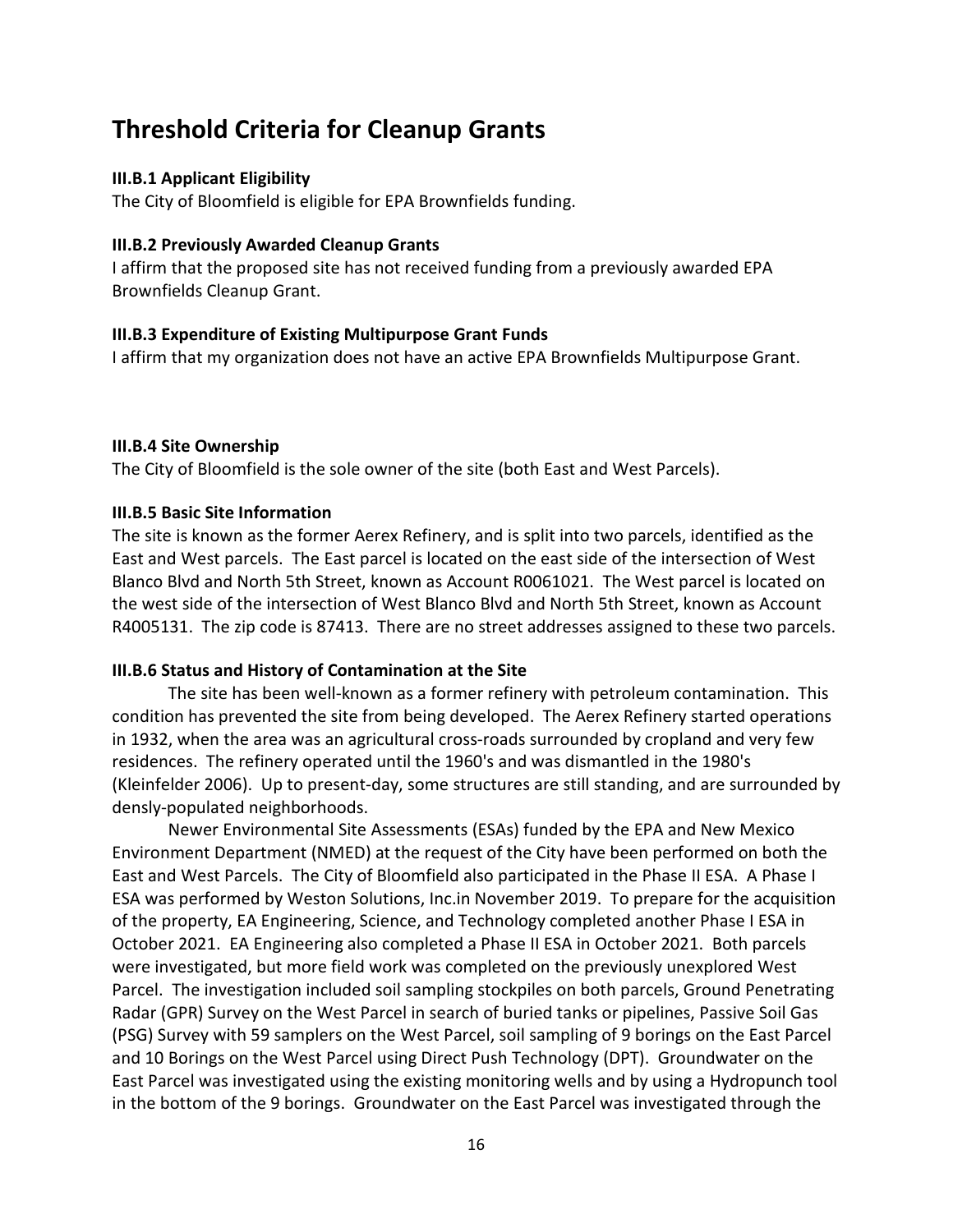existing monitoring wells and by using the Hydropunch tool in the bottom of 7 of the 10 new borings.Active Soils Gas (ASG) Sampling was also performed, three from each parcel, and one QA/QC sample, to assess the vapor intrusion pathway. To investigate anomolies found from the GPR survey on the West Parcel, the City of Bloomfield contracted with an oilfield company to perform hydro-excavation (potholing) near two abandoned wells to determine if abandoned process piping or underground storage tanks were present. The City also participated in this investigation using a mini-excavator to cut 6' trenches across the West Parcel. The stockpiles did not contain contaminants that exceeded the NMED Soil Screening Levels (SSLs).

The GPR Survey Results indicated several unknown anomalies, which the subcontractor indicated could be underground storage tanks. Additional site investigations were performed by the City of Bloomfield with a contractor and city forces. No process piping or buried storage tanks were found by the City. The trench profiles in approximately 600' of 6' deep trenches showed no signs of contamination, and most profiles appeared to be previously undisturbed sand.

The PSG Survey results detected toluene, ethylbenzene, isopropyllbenzene, trimethylbenzenes, xylenes, and TPH. These results were used to choose the boring locations. Out of the 9 soil borings on the East Parcel, one sample exceeded the Residential and Industrial SSL's for DRO and MRO with concentrations of 11,000 mg/kg and 6,170 mg/kg, respectively. Out of the 10 soil borings on the West Parcel, two samples exceeded SSLs. Sample WSB05-24 exceeded the Residential and Construction Worker SSLs for 1,1,2 trichlorothethane with a concentration of 4.05 mg/kg and the Residential SSL for GRO with a concentration of 141 mg/kg. Sample WSB09-26.0 also exceeded the Residential SSL for GRO with a concentration of 122 mg/kg.

Groundwater on the East Parcel was found to contain the Volatile Organic Compound (VOC) benzene at 12 µg/L in sample ESB01 and cyclohexane was found in ESB05 with a concentration of 357  $\mu$ g/L. Groundwater in Monitoring Well 1 was also noted as containing a slight LNAPL sheen. Polyaromatic Hydrocarbons (PAH) were also detected in the groundwater in the form of naphthalenes at a concentration of  $161.6 \mu g/L$ , which exceeded the NMWQCC standard. Metals were also detected in groundwater that exceeded the NMWQCC standards, but they are not the target of the clean-up. Groundwater on the West Parcel was found to contain no VOCs above the NMWQCC standards. However, some PAH's were detected. Metals were also detected that exceeded the NMWQCC standards, but they are not the target of the clean-up.

ASG sample analyses from the East and West Parcels did not exceed the New Mexico Vapor Intrusion Screening Levels (VISLs).

#### Target Contaminants

The contaminants that will be targeted with the clean-up are located on the northern end of the East Parcel, and are centered around ESB01-8.0. This sample exceeded the Residential and Industrial SSL's for DRO and MRO with concentrations of 11,000 mg/kg and 6,170 mg/kg, respectively. Groundwater from this soil boring also yielded Benzene at 12 µg/L and 161.6 µg/L. It is estimated that approximately 4,333 CY of contaminated soil will need to be excavated from this location, with a target depth of 15'. The West Parcel contained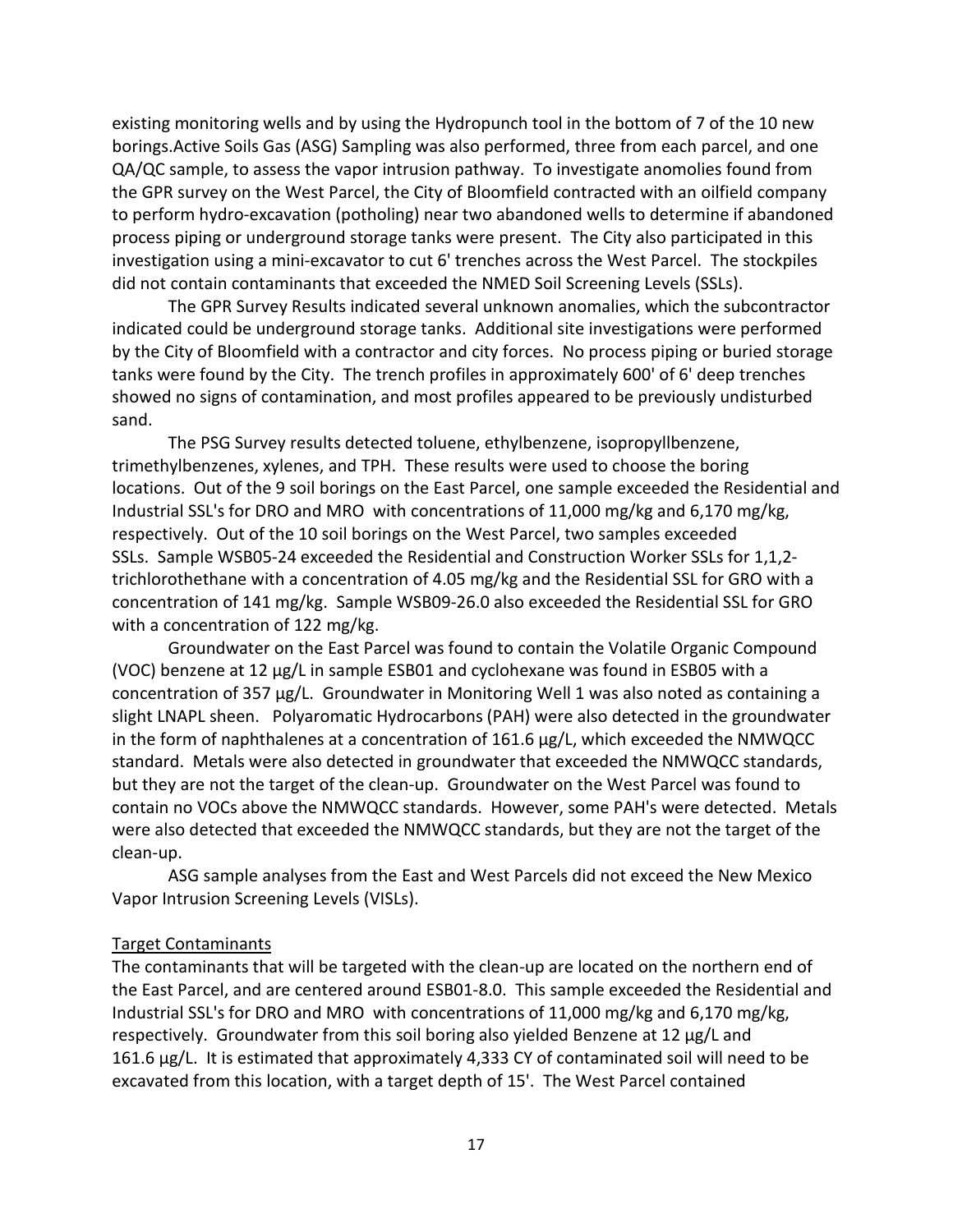contaminated soil, but it was located at 26' below ground, and will not be disturbed by future use of the property. Therefore, no cleanup activities are planned for the West Parcel.

## **III.B.7 Brownfields Site Definition**

I affirm the site subject to this application is a) not listed or proposed for listing on the National Priorities List; b) not subject to unilateral administrative orders, court orders, administrative orders on consent, or judicial consent decrees issued to or entered into by parties under CERCLA; and c) not subject to the jurisdiction, custody, or control of the U.S. government.

# **III.B.8 Environmental Assessment Required for Cleanup Applications**

A Phase II Environmental Site Assessment of the site was completed by EA Engineering, Science, and Technology, Inc. on October 8, 2021.

## **III.B.9 Enforcement or Other Actions**

Does Not Apply.

# **III.B.10 Sites Requiring a Property-Specific Determination**

This site does not require a property-specific determination.

# **III.B.11 Threshold Criteria Related to CERCLA/Petroleum Liability**

# **III.B.11.a Property Ownership Eligibility - Hazardous Substance Sites**

## **III.B.11.a.i Exemptions to CERCLA Liability**

**III.B.11.a.i.1 Indian Tribes** Does Not Apply.

# **III.B.11.a.i.2 Alaska Native Village Corporations and Alaska Native Regional Corporations** Does Not Apply.

# **III.B.11.a.i.3 Property Acquired Under Certain Circumstances by Units of State and Local Government**

The City of Bloomfield acquired this property through a Property Transfer Agreement with the previous owners: Clayton Investment Company, LTD and Lampliter Enterprises, LLC. Neither the City nor the previous owners contributed to the release of petroleum contamination on the site.

# **III.B.11.a.ii Exceptions to Meeting the Requirement for Asserting an Affirmative Defense to CERCLA Liability**

Does Not Apply.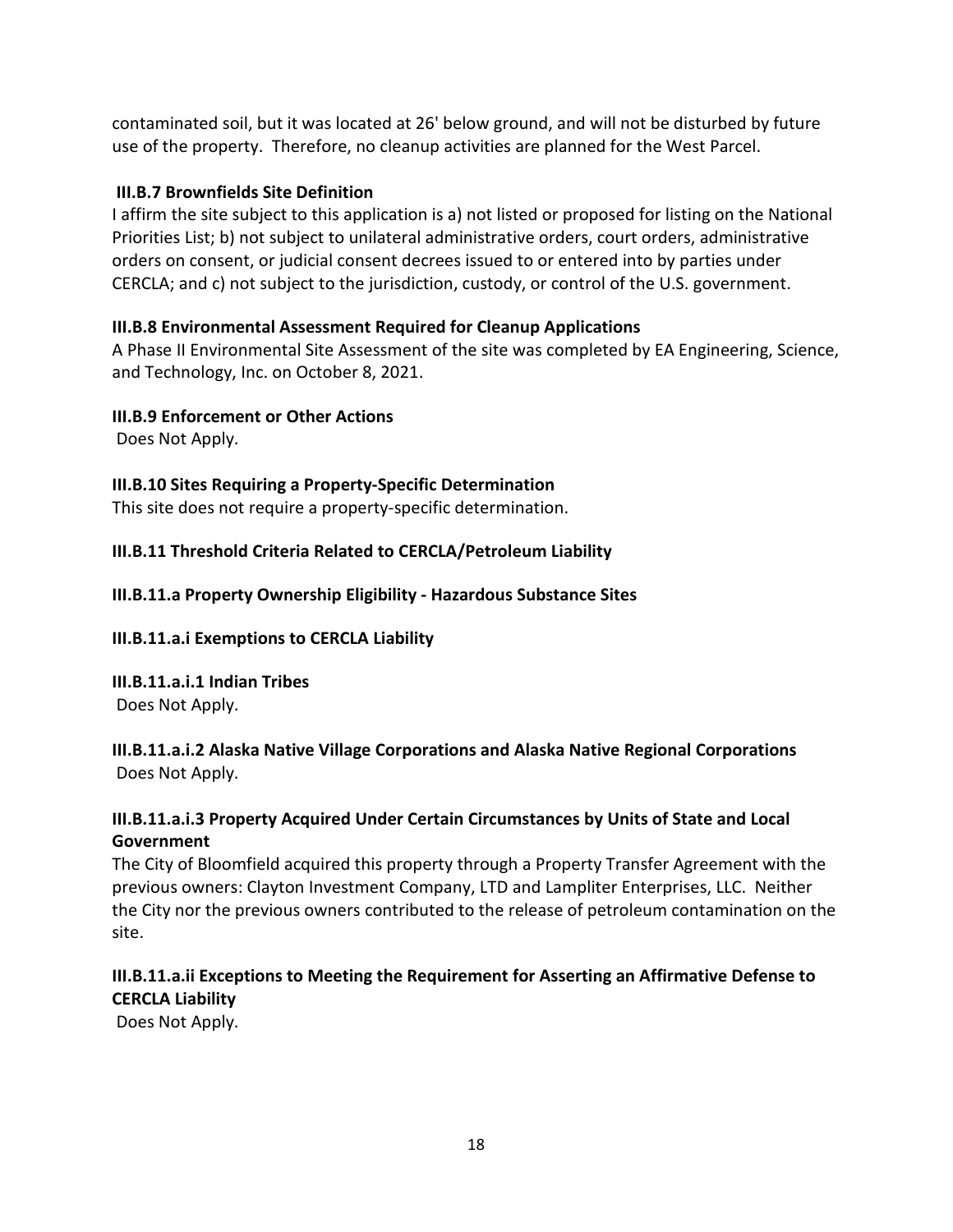#### **III.B.11.a.iii. Landowner Protections from CERCLA Liability**

#### **III.B.11.a.iii.1 Bona Fide Prospective Purchaser Liability Protection**

**III.B.11.a.iii.1.a Information on the Property Acquisition** Does Not Apply.

**III.B.11.a.iii.1.b Pre-Purchase Inquiry** Does Not Apply.

**III.B.11.a.iii.1.c Timing and/or Contribution Toward Hazardous Substances Disposal** Does Not Apply.

**III.B.11.a.iii.1.d Post-Acquisition Uses** Does Not Apply.

**III.B.11.a.iii.1.e Continuing Obligations** Does Not Apply.

**III.B.11.a.iii.2 Non-Publicly Owned Sites Acquired Prior to January 11, 2002** NA

**III.B.11.b Property Ownership Eligibility - Petroleum Sites**

**III.B.11.b.i Information Required for a Petroleum Site Eligibility Determination**

Please find attached a copy of our NMED determination letter.

#### **III.B.11.b.i.1 Current and Immediate Past Owners**

The City of Bloomfield acquired this property through a Property Transfer Agreement with the previous owners: Clayton Investment Company, LTD and Lampliter Enterprises, LLC. Neither the City nor the previous owners contributed to the release of petroleum contamination on the site.

#### **III.B.11.b.i.2 Acquisition of Site**

The City of Bloomfield acquired this property through a Property Transfer Agreement with the previous owners: Clayton Investment Company, LTD and Lampliter Enterprises, LLC.

## **III.B.11.b.i.3 No Responsible Party for the Site**

The City of Bloomfield acquired this property through a Property Transfer Agreement with the previous owners: Clayton Investment Company, LTD and Lampliter Enterprises, LLC. Neither the City nor the previous owners contributed to the release of petroleum contamination on the site.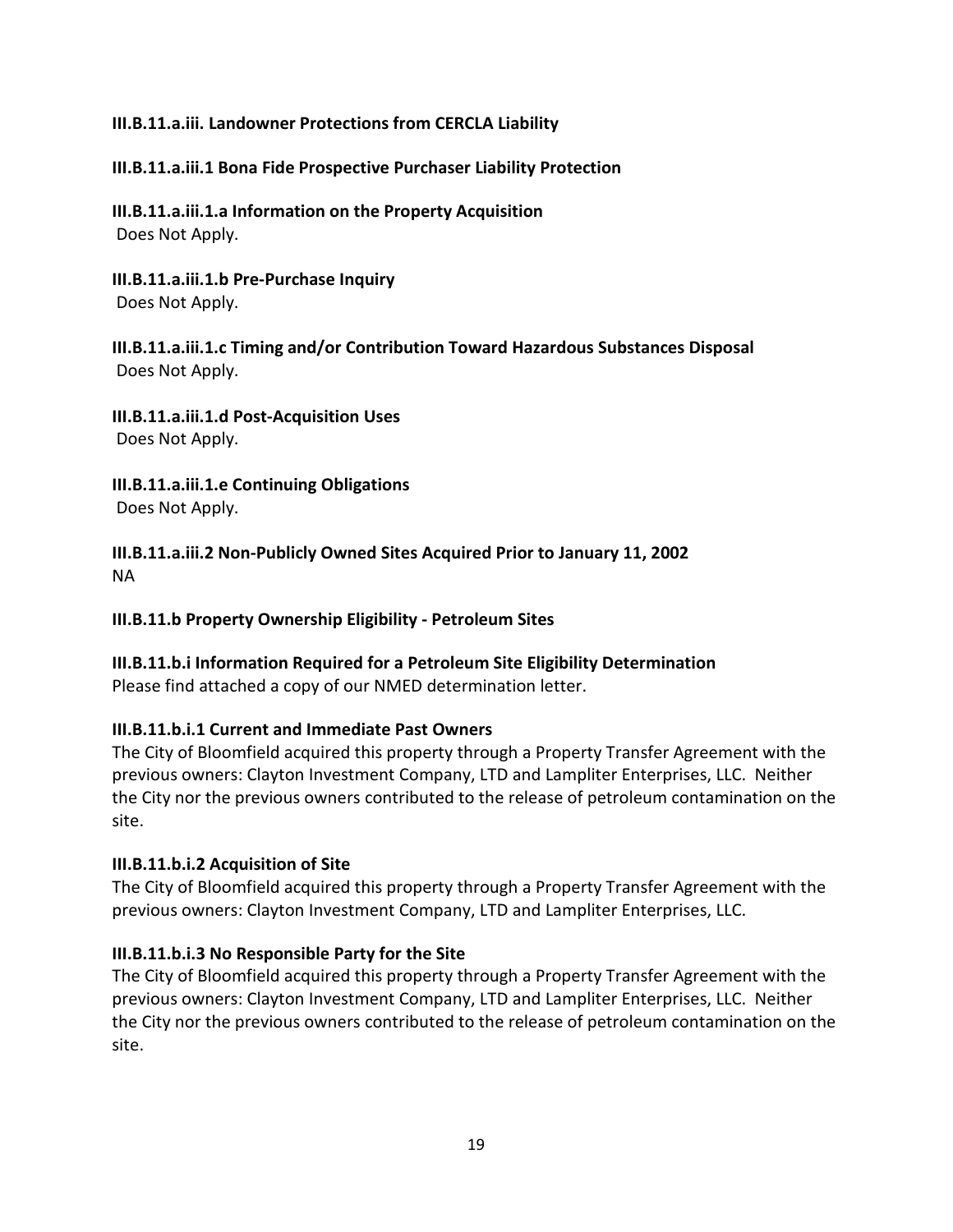## **III.B.11.b.i.4 Cleaned Up by a Person Not Potentially Liable**

The City of Bloomfield did not dispense or dispose of petroleum or petroleum product, or exacerbate the existing petroleum contamination at the site. Reasonable steps to limit the public's exposure to the site have been taken, included prohibiting excavation into the contamination area.

## **III.B.11.b.i.5 Judgments, Orders, or Third Party Suits**

The City of Bloomfield has been working closely with the NMED for several years on preparing this project for a Brownfields Grant Application, included financing Phase I and II ESA's. No judgements or enforcement actions, or other third party claims have been discovered, or reported.

## **III.B.11.b.i.6 Subject to RCRA**

The site is not subject to any order under the Solid Waste Disposal Act.

## **III.B.11.b.i.7 Financial Viability of Responsible Parties**

There is no financial viability of a responsible party.

#### **III.B.12 Cleanup Authority and Oversight Structure**

#### **III.B.12.a Cleanup Oversight**

The City will enroll in the New Mexico Voluntary Remediation Program.

## **III.B.12.b Access to Adjacent Properties**

Access to neighboring properties is not required.

## **III.B.13 Community Notification**

## **III.B.13.a Draft Analysis of Brownfields Cleanup Alternatives**

The ABCA and draft grant application were posted to the City's website. The public was notified of the opportunity to comment on these documents by Facebook, on the City's website, and by posting at the City's 6 public notification locations. Comments were directed to Jason Thomas by email, and the public was also invited to attend a special City Council Meeting to hear comments on 11/29/21.

An advertisement was also run in the Farmington Daily Times on November 14, 2021.

## **III.B.13.b Community Notification Ad**

An advertisement was run in the Farmington Daily Times regarding the public meeting.

## **III.B.13.c Public Meeting**

A special Bloomfield City Council Meeting was held on November 29, 2021 to allow the public to discuss the draft application and ABCA.